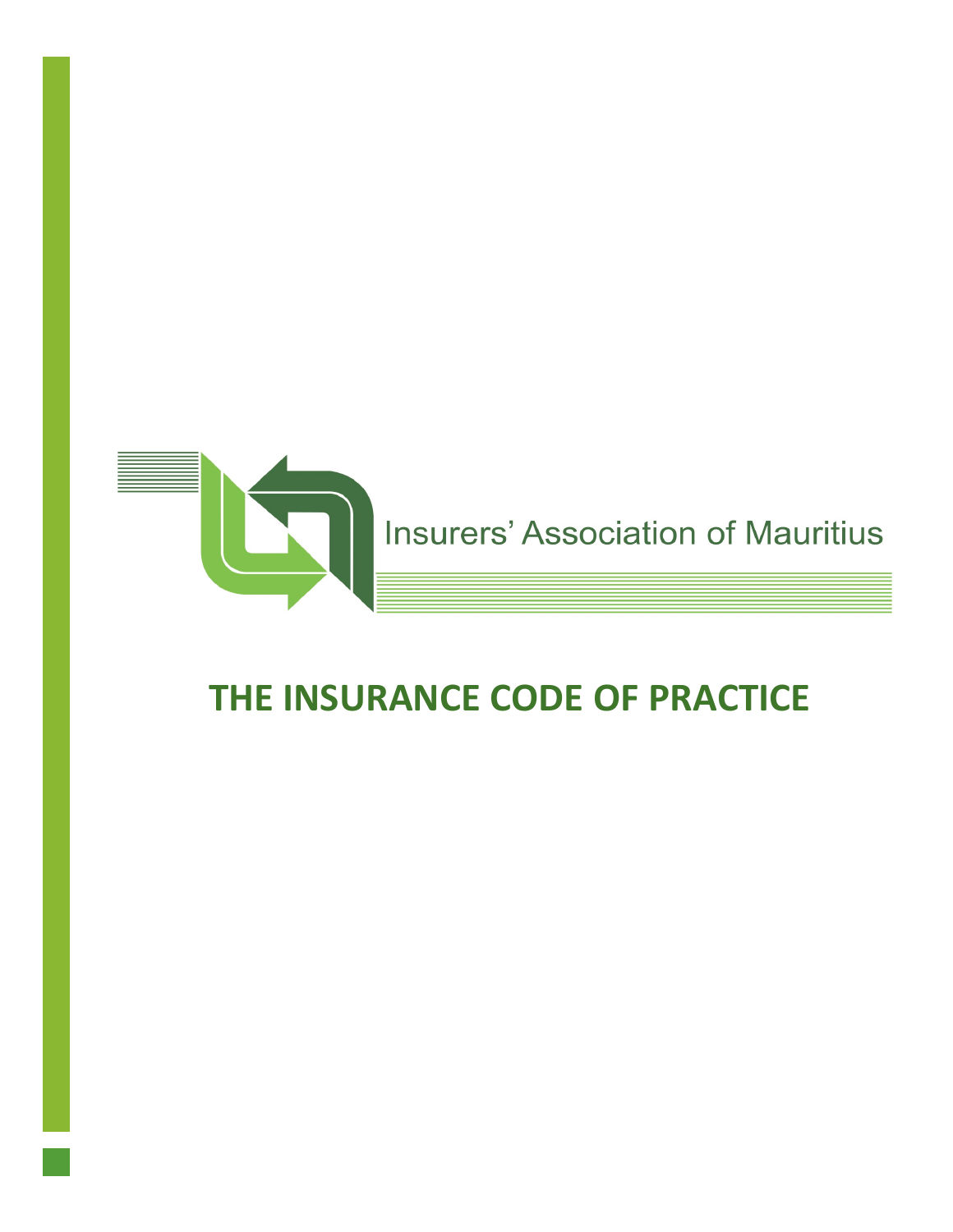## **Table of Contents**

| 1.1.    |  |
|---------|--|
|         |  |
| 1.2.    |  |
| 1.2.1.  |  |
| 1.2.2.  |  |
| 1.3.    |  |
| 1.3.1.  |  |
| 1.3.2.  |  |
| 1.3.3.  |  |
| 1.3.4.  |  |
| 1.3.5.  |  |
| 1.3.6.  |  |
| 1.4.    |  |
| 1.4.1.  |  |
| 1.4.2.  |  |
| 1.4.3.  |  |
| 1.4.4.  |  |
| 1.5.    |  |
| 1.5.1.  |  |
| 1.5.2.  |  |
| 1.5.3.  |  |
| 1.5.4.  |  |
| 1.5.5.  |  |
| 1.6.    |  |
| 1.6.1.  |  |
| 1.7.    |  |
| 1.7.1.  |  |
| 1.8.    |  |
| 1.8.1.  |  |
| 1.8.2.  |  |
| 1.8.3.  |  |
| 1.8.4.  |  |
| 1.8.5.  |  |
| 1.9.    |  |
| 1.9.1.  |  |
|         |  |
| 1.10.   |  |
| 1.10.1. |  |
| 1.10.2. |  |
| 1.10.3. |  |
| 1.11.   |  |
| 1.11.1. |  |
| 1.11.2. |  |
| 1.11.3. |  |
|         |  |
|         |  |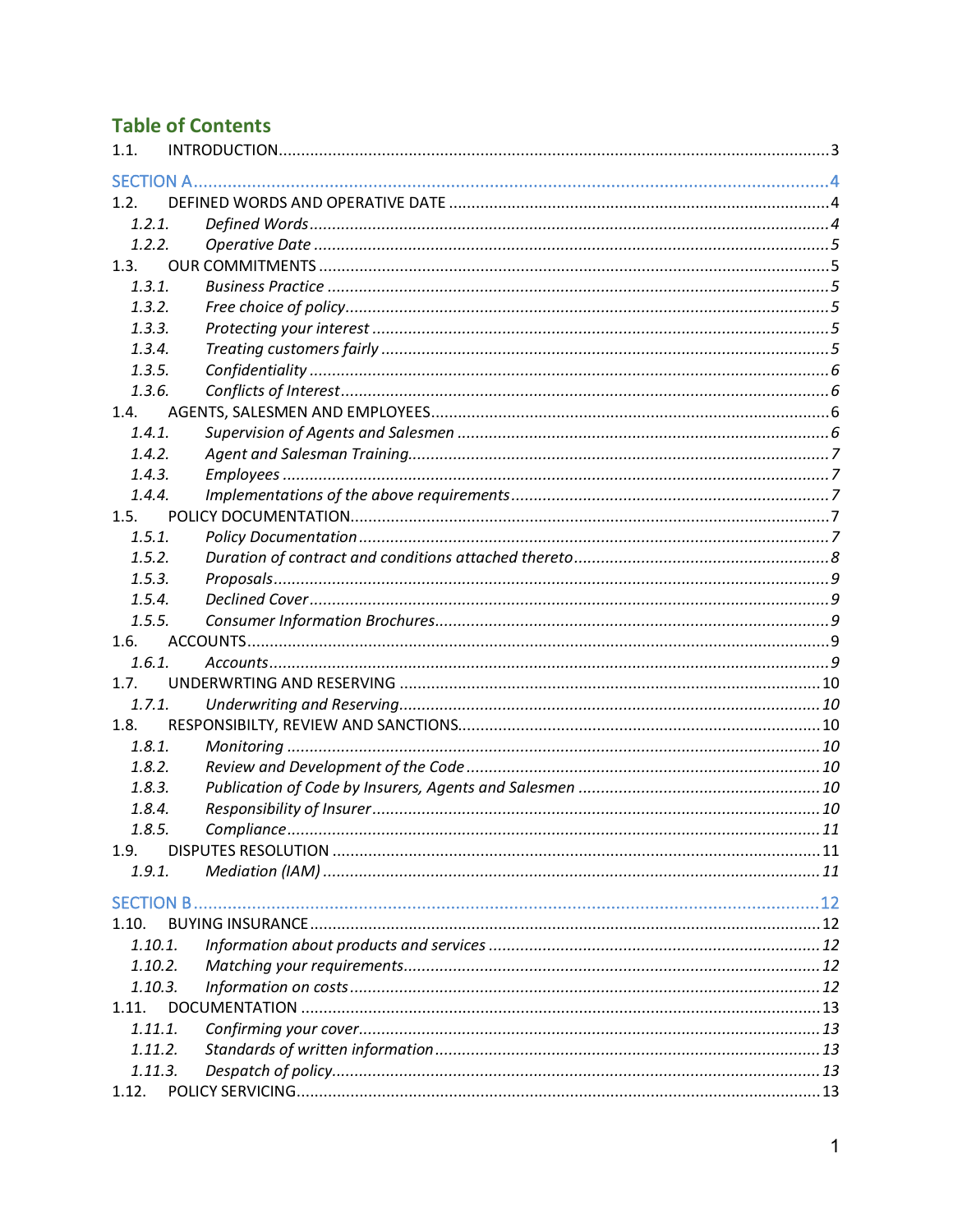| 1.12.1.  |  |
|----------|--|
| 1.12.2.  |  |
| 1.13.    |  |
| 1.13.1.  |  |
| 1.13.2.  |  |
| 1.14.    |  |
| 1.14.1.  |  |
| 1.14.2.  |  |
| 1.14.3.  |  |
| 1.14.4.  |  |
| 1.15.    |  |
| 1.15.1.  |  |
| 1.15.2.  |  |
| 1.15.3.  |  |
| 1.15.4.  |  |
|          |  |
| 1.16.    |  |
| 1.16.1.  |  |
| 1.16.2.  |  |
| 1.16.3.  |  |
| 1.17.    |  |
| 1.17.1.  |  |
| 1.17.2.  |  |
| 1.17.3.  |  |
| 1.17.4.  |  |
| 1.17.5.  |  |
| 1.17.6.  |  |
| 1.17.7.  |  |
| 1.17.8.  |  |
| 1.17.9.  |  |
| 1.17.10. |  |
| 1.17.11. |  |
| 1.18.    |  |
| 1.18.1.  |  |
| 1.18.2.  |  |
| 1.18.3.  |  |
| 1.19.    |  |
| 1.19.1.  |  |
| 1.19.2.  |  |
| 1.19.3.  |  |
| 1.19.4.  |  |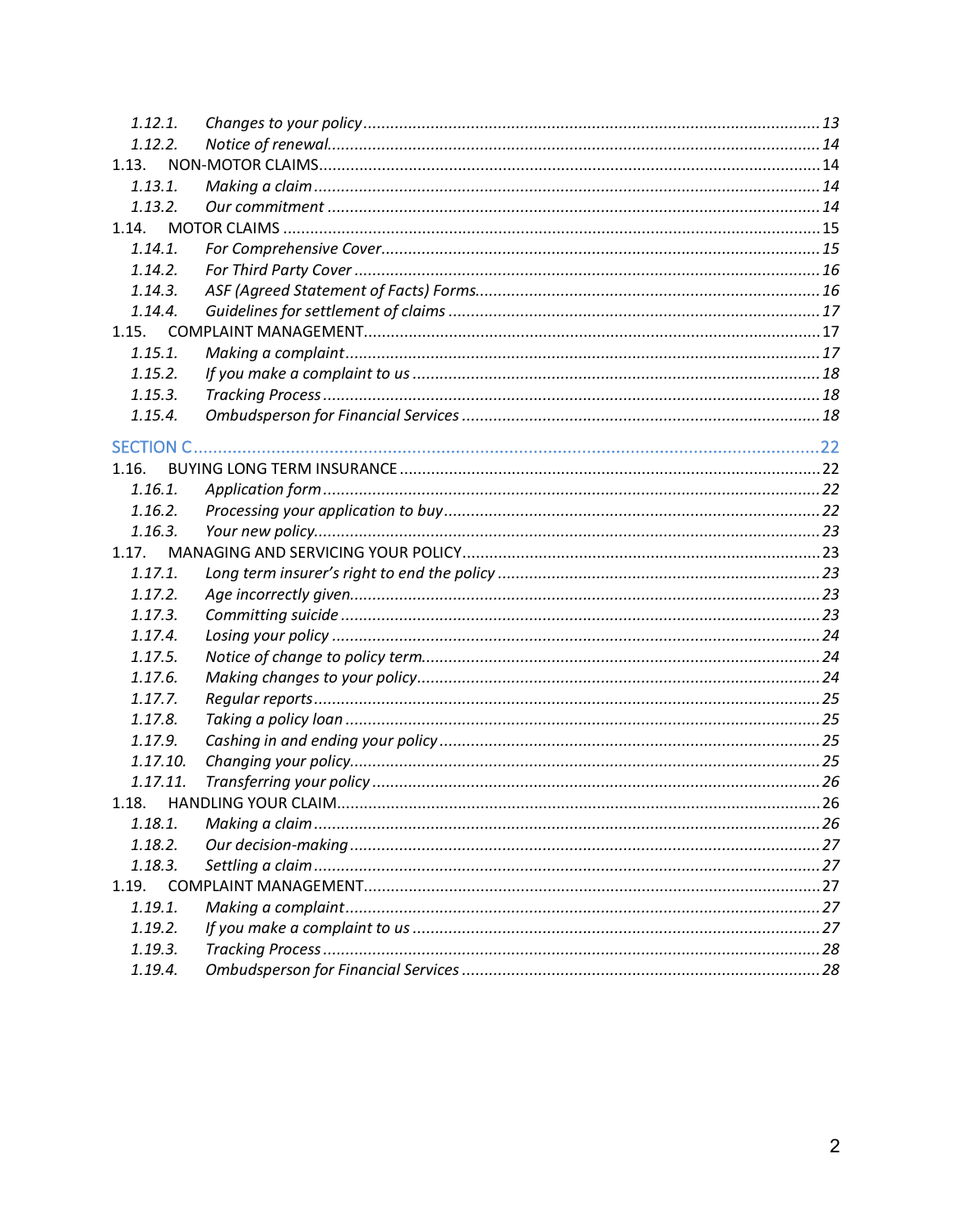## 1.1. INTRODUCTION

The aim of the Insurance Code of Practice (the Code) is to provide clear and consistent standards for the insurance industry for a more informed relationship between insurers and their policyholders, thereby improving policyholders' confidence and trust in the insurance industry.

It also seeks to establish transparency in insurance products as well as insurance practices so that policyholders are able to make informed choices when making decisions.

Mechanisms and procedures for the resolution of complaints between insurers and their policyholders will also be made clear.

The Code, as applicable is binding on all insurers in Mauritius and shall be made available by all insurers to their customers. This Code operates alongside the various laws, rules, regulations and guidelines governing the conduct of the insurance industry. The Code has 3 sections and applies to both long term insurance business and general insurance business as follows:

Section A – is applicable to all insurers in Mauritius

Section B – is applicable to all general insurance business in Mauritius

Section C - is applicable to all long term insurance business in Mauritius

If insurers fail to meet any standard under the Code, policyholders may lodge complaints against them in accordance with the procedures laid out in the Code.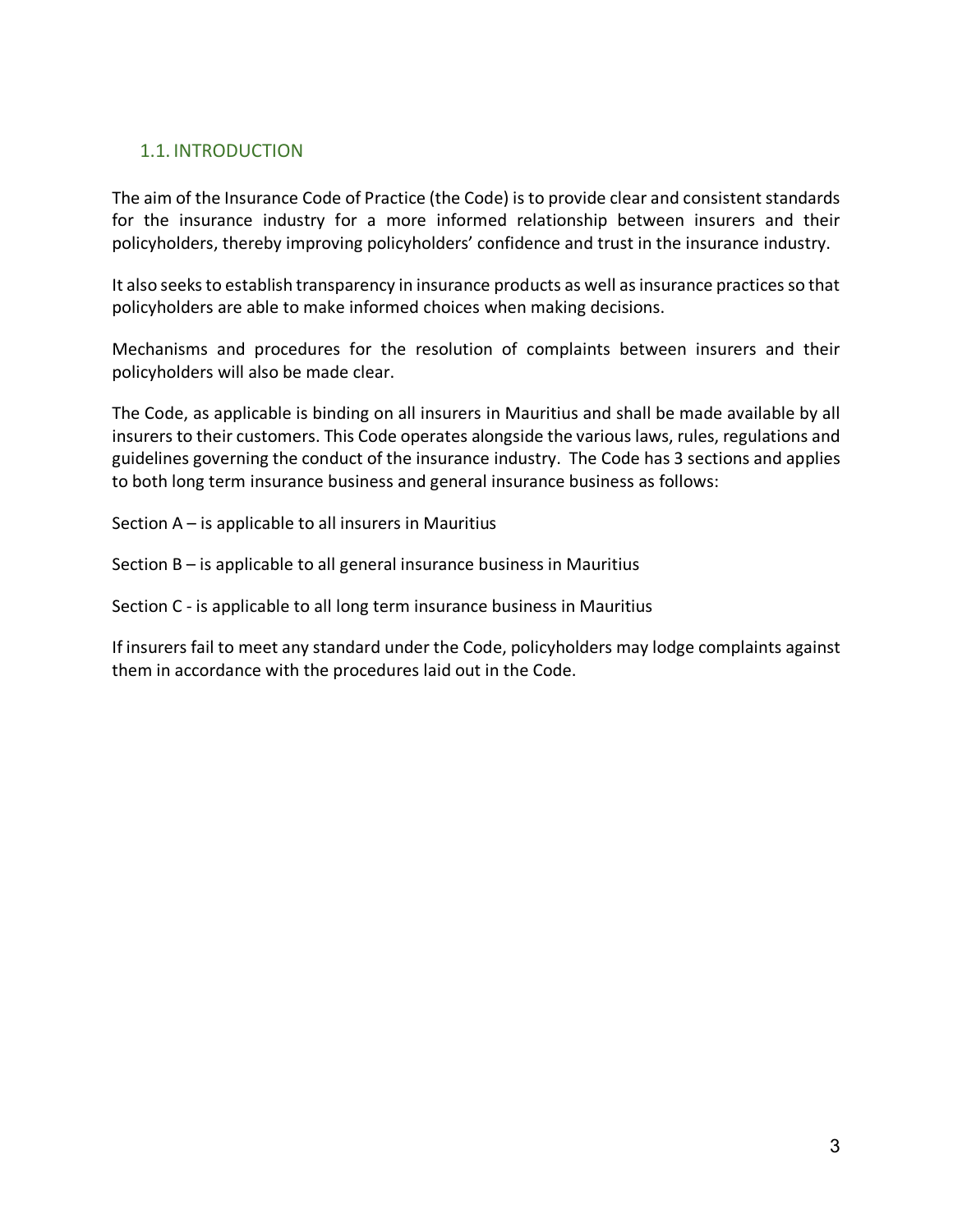#### **SECTION A**

#### 1.2. DEFINED WORDS AND OPERATIVE DATE

#### 1.2.1. Defined Words

In the Code:

**'agent'** means an **'insurance agent'** as that term is defined and used in the insurance Act;

**'broker'** means an **'insurance broker'** as that term is defined and used in the insurance Act;

**'consumer'** means an individual, who enters or proposes to enter into an insurance contract;

**'insurance business'** has the meaning assigned to it in the Insurance Act;

For the purposes of the Insurance Act, insurance business is divided into "long term insurance business" and "general insurance business", - and

(i) "long term insurance business" means insurance business of any of the following classes, namely:

a)life assurance business (term and endowment);

b)pension business;

c) permanent health insurance business; or

d)linked long term insurance business

(ii) "general insurance business" means insurance business of any class, other than a class referred to in the definition of "long term insurance business";

**'insurance contract'** or '**policy'** means an agreement between the insurer and insured setting out the terms and conditions of the contract or policy;

**'insurer'** has the meaning assigned to it in the Insurance Act;

**'salesmen'** means an **'insurance salesperson'** as that term is defined and used in the Insurance Act;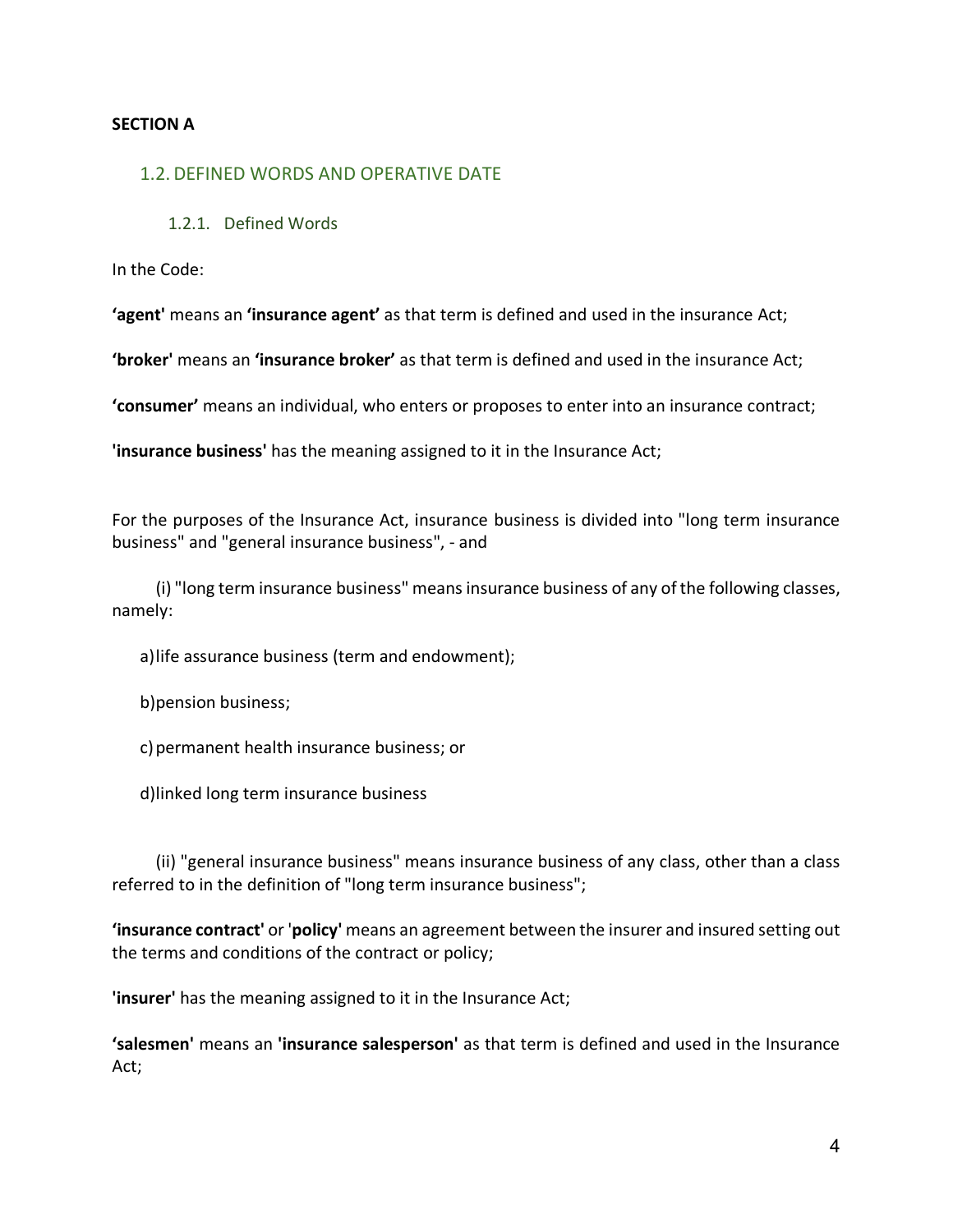#### 1.2.2. Operative Date

The Code shall come into force as from 1<sup>st</sup> December 2019.

#### 1.3.OUR COMMITMENTS

#### 1.3.1. Business Practice

Insurers shall ensure compliance with existing laws, rules, regulations and guidelines governing the insurance industry and nurture a culture conducive to competition that ensures a free choice of policy to customers as per the Insurance Act. Insurers shall also commit to keep themselves updated with the latest business practices, corporate governance standards and to have in place internal procedures to ensure compliance to changes in legislation.

#### 1.3.2. Free choice of policy

Customers should be informed that they have in terms of section 81 of the Insuranec Act, a free choice in respect of their policy.

#### 1.3.3. Protecting your interest

To ensure that a prospective buyer or a policyholder obtains suitable insurance products and services, a prospective buyer or a policyholder is advised to deal only with:

- Insurers who are registered with the Financial Services Commission (FSC).
- Insurance agents who are registered with the FSC.
- Insurance brokers who are registered with the FSC.

#### 1.3.4. Treating customers fairly

Insurers or their agents shall:

- Act in the best interest of policyholders/prospective consumers
- Act fairly and reasonably when they deal with a prospective buyer or a policyholder.
- Conduct advertising and promotional materials which are clear, easy to understand and not misleading.
- Conduct marketing activities such as roadshows in a responsible and professional manner.
- Give clear and relevant information to help a prospective buyer or a policyholder make informed decisions, including the policy terms, benefits, exclusions, limitations, conditions and duration.
- § Give quality advice and recommendation on which product is appropriate for a prospective buyer or a policyholder.
- Never use misrepresentation to sell an insurance product.
- Handle complaints promptly in an independent and fair manner.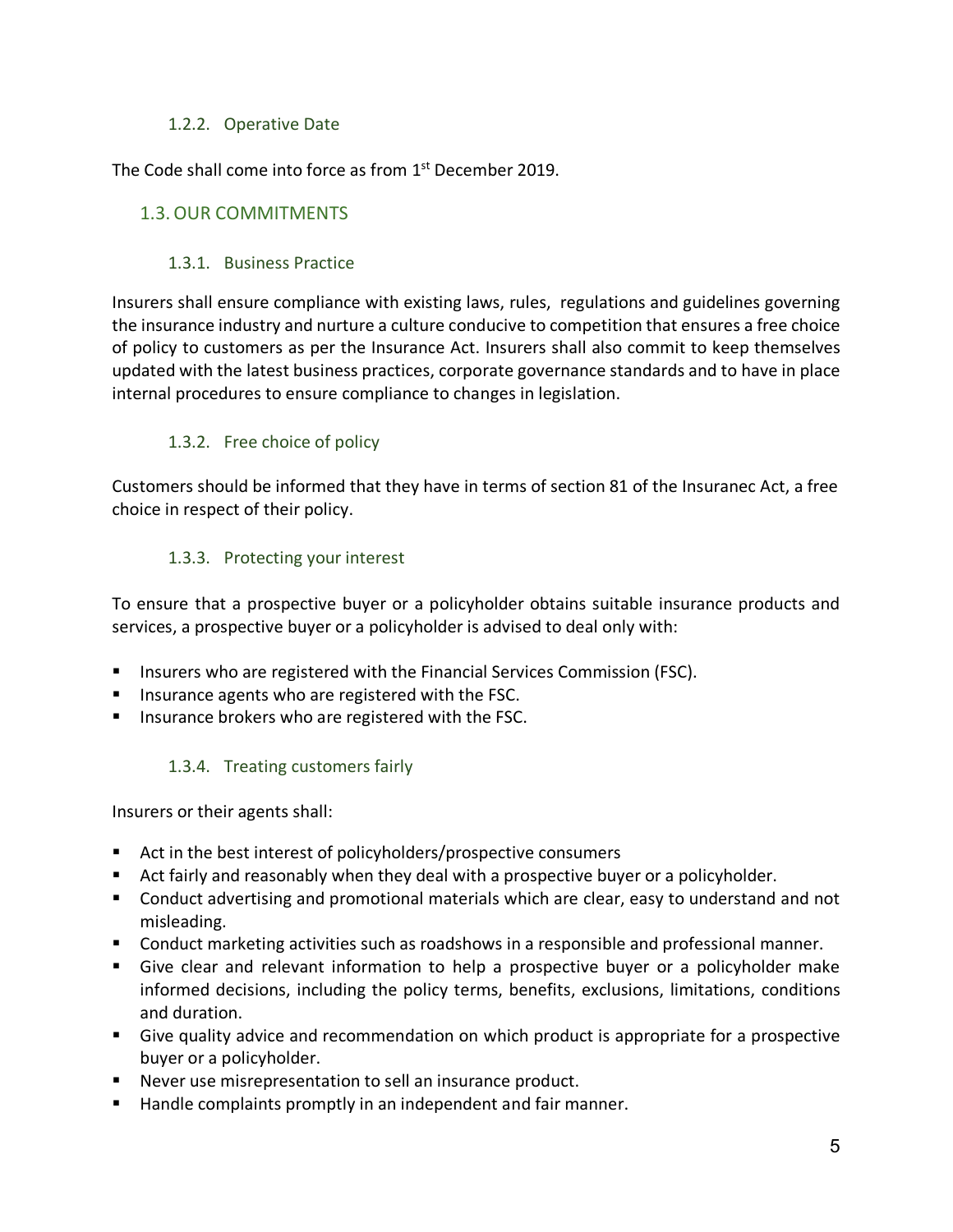## 1.3.5. Confidentiality

Insurers shall:

- Implement and maintain proper procedures to preserve confidentiality of information received from a policyholder or which relates to a policyholder.
- Ensure a policyholder's personal data will not be processed unless:
	- $\circ$  the policyholder has given his consent to the collection, use or disclosure; or
	- $\circ$  the collection, use or disclosure, is required or authorised under any written law.
- Undertake to safeguard policyholders' data and comply with the Data Protection Act.
- Not use concealed numbers when making outbound calls such as for marketing, servicing, claims or renewals.

## 1.3.6. Conflicts of Interest

A conflict of interest occurs when an insurer's employee or the insurance intermediary including their agent has a personal interest that conflicts or might possibly conflict with his role to provide the best possible advice or service to a policyholder. This may occur as a result of employment / intermediary relationship, employee's or intermediary's family or personal relationships with insurer. In circumstances where avoidance of such conflicts of interest may not be practicable, the insurer's employee and/or intermediary including their agent will disclose to the policyholder the conflict of interest arising from the relationship with the insurer, including any material information or facts that may compromise his objectivity, before the insurance is arranged.

## 1.4. AGENTS, SALESMEN AND EMPLOYEES

## 1.4.1. Supervision of Agents and Salesmen

Insurers shall ensure that their agents and salesmen:

- Possess the necessary skills appropriate to the insurance they are arranging and the insurance services they are providing; and
- Inform consumers of their status, the identity of the insurer for whom they are acting and the nature of any association between the insurer and the agent or the salesman.
- Never use misrepresentation to sell an insurance product.
- Act honestly, fairly and with professionalism.

Insurers shall ensure that there is a proper mechanism to sanction agents who mislead customers by misrepresentation. Insurers shall be ultimately responsible for use of misrepresentation by their agents or salesmen.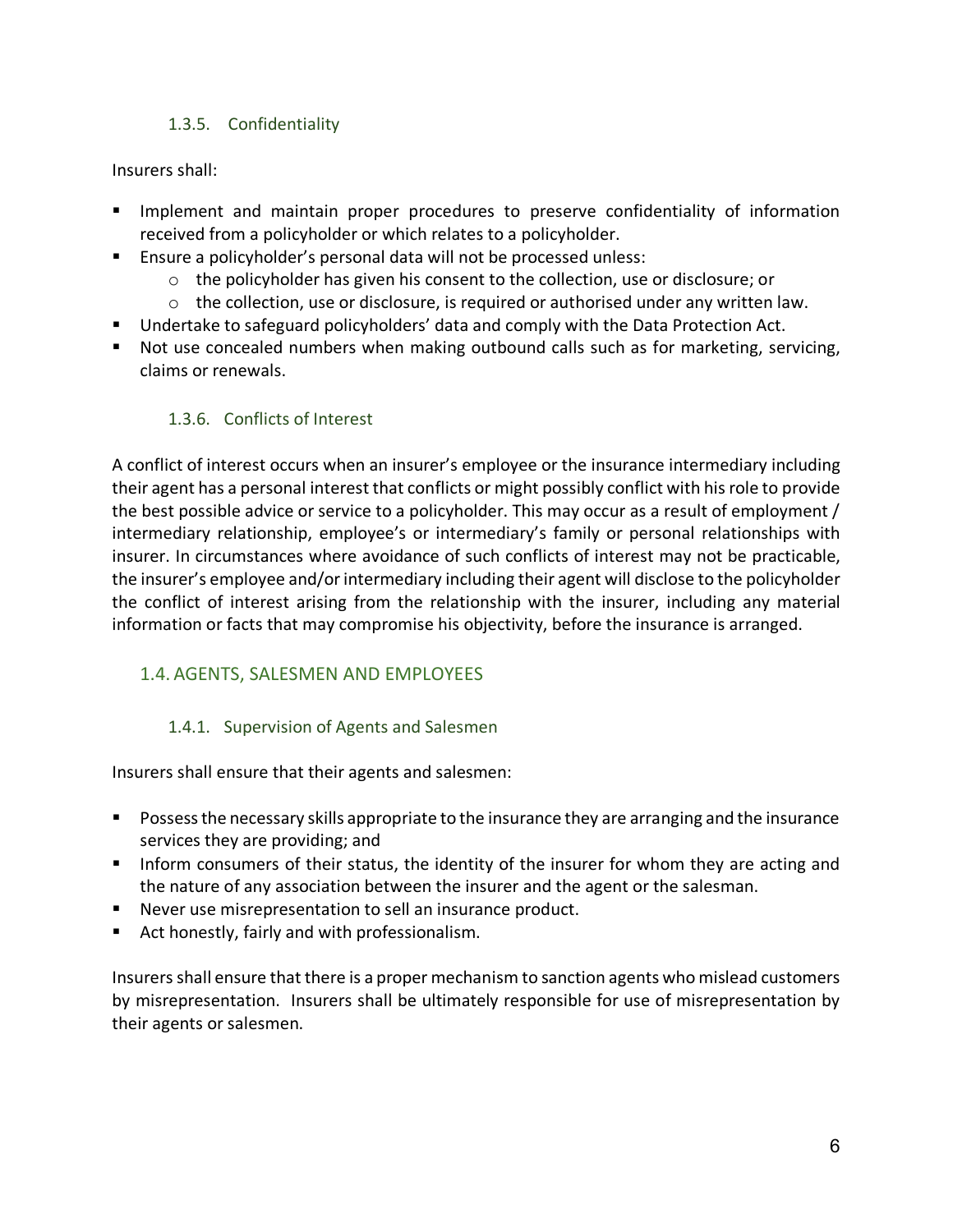## 1.4.2. Agent and Salesman Training

Insurers shall require their agents and salesmen to receive adequate training or instructions, and documentation to arrange competently insurance contracts for and provide the insurance services to consumers which they are authorised to arrange or provide. The obligation to provide training or instructions, and documentation shall be ongoing and include training or instructions and documentation in the areas of:

- **•** Principles of insurance and any relevant consumer protection law;
- product knowledge;
- what to do in the event of a claim;
- the requirements of the Code;

as may be appropriate in relation to the authority and responsibility of the agent.

#### 1.4.3. Employees

#### Insurers shall:

- Ensure that employees involved in arranging insurance, claims handling and complaint resolution are familiar with the provisions of the Code and that they possess the necessary skills and knowledge appropriate to their responsibilities; and
- § Provide adequate training to employees having regard to the employees' roles and responsibilities and the insurance contracts for and the insurance services to consumers that they are authorised to arrange or provide.

#### 1.4.4. Implementations of the above requirements

In implementing these requirements insurers shall have regard to whether the agent or salesman or employee would ordinarily provide advice to consumers and, if this is not the case, insurers shall provide such agents or salesmen or employees with information as to how consumers may be able to obtain advice.

Insurers shall instruct agents, salesmen and employees not to provide advice in relation to any product in respect of which they have not been trained to provide advice.

## 1.5. POLICY DOCUMENTATION

#### 1.5.1. Policy Documentation

Insurers shall pay particular attention to articles 1983- 15 of the Civil Code which deal with the drafting and preparation of policies and shall inter alia:-

§ Express policy documentation in plain language, and design and present policy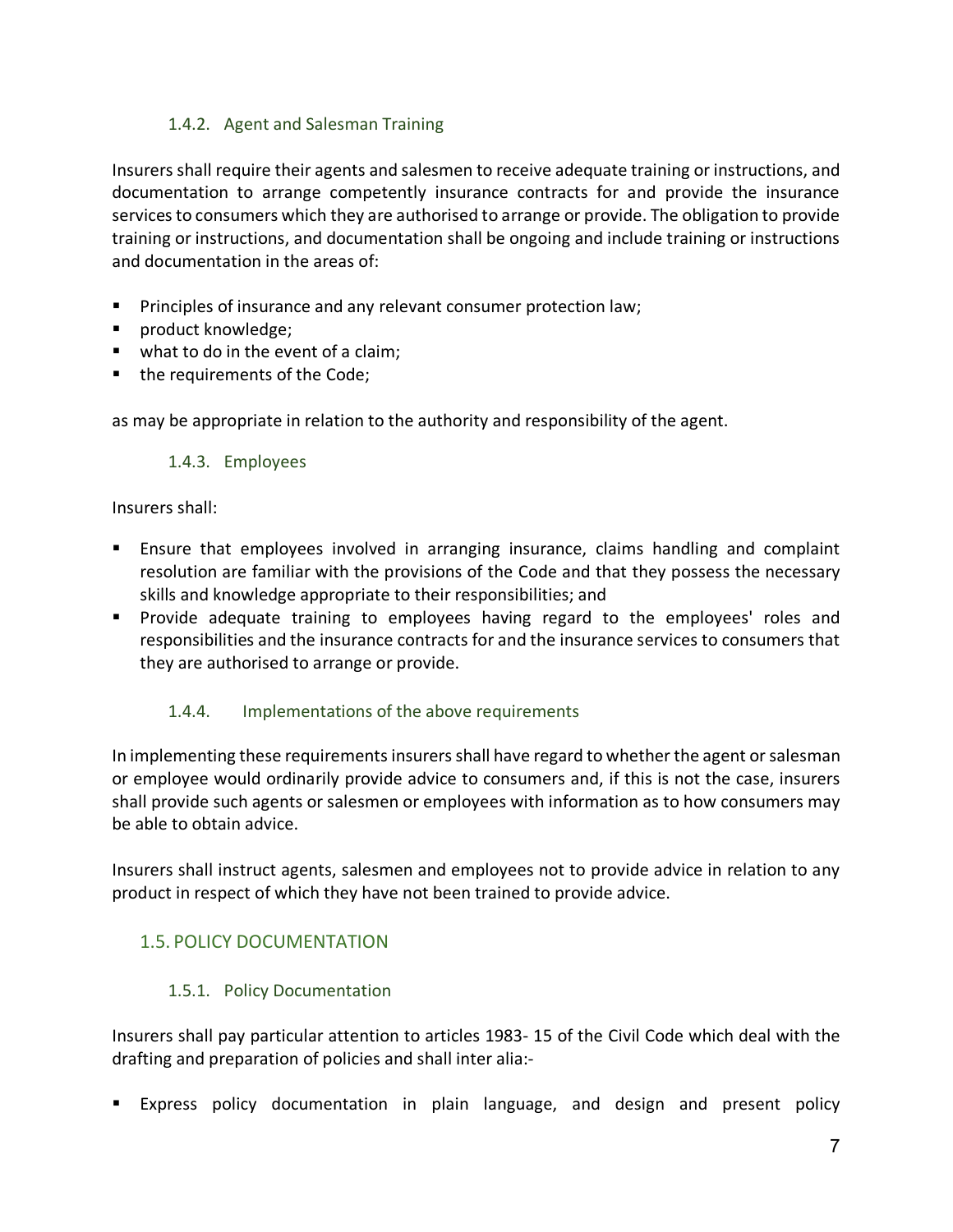documentation with the aim to assist comprehension by consumers; and insurers will continue to develop clearer and more explicit proposal forms and policy documents while bearing in mind the legal nature of insurance contracts;

- Make available to consumers copies of policy wordings before signature of agreement;
- Prior to each renewal:
	- $\circ$  provide to consumers information on any change to the policy being renewed in plain language and in a format aimed to assist comprehension by consumers; and
	- $\circ$  clearly inform the insured that the duty of disclosure applies on renewal and the consequences of any non-disclosure; and
	- o make available with policy documentation:
		- § where appropriate, advice that evidence of the value of the property insured or the amount of any loss should be kept by the insured; and
		- make available information about the existence of the Code and the availability of internal and external complaints resolution processes.
	- $\circ$  Consumers must be advised to read carefully and retain the policy documentations.

Long term assurance policies must set out the conditions under which:

- Paid up policies become available, so that at any time the assured may be able to ascertain the paid up value of his policy if he stops paying the premium: see Article 1983-85 of the Civil Code;
- Surrender values are payable. The mathematical formulae used to compute the surrender value must be disclosed in the contract so that at any time the assured may be able to ascertain the surrender value to which he is entitled see: Article 1983-86 of the Civil Code.

## 1.5.2. Duration of contract and conditions attached thereto

The policy should provide for cancellation at the option of the customer, within 1 month from the date of receipt of the policy documentation, if the customer is not satisfied with the policy for any reason. In such circumstances, the Insurer shall reimburse to the customer all the premiums paid.

The duration of the contract and the conditions attached thereto are governed by the policy. However, in terms of Article 1983-33 of the Civil Code, notwithstanding any stipulation to the contrary, cancellation may be requested each year after a period of three years by either party. The cancellation request must then be notified by registered letter, at least three months before the expiry of an annual period.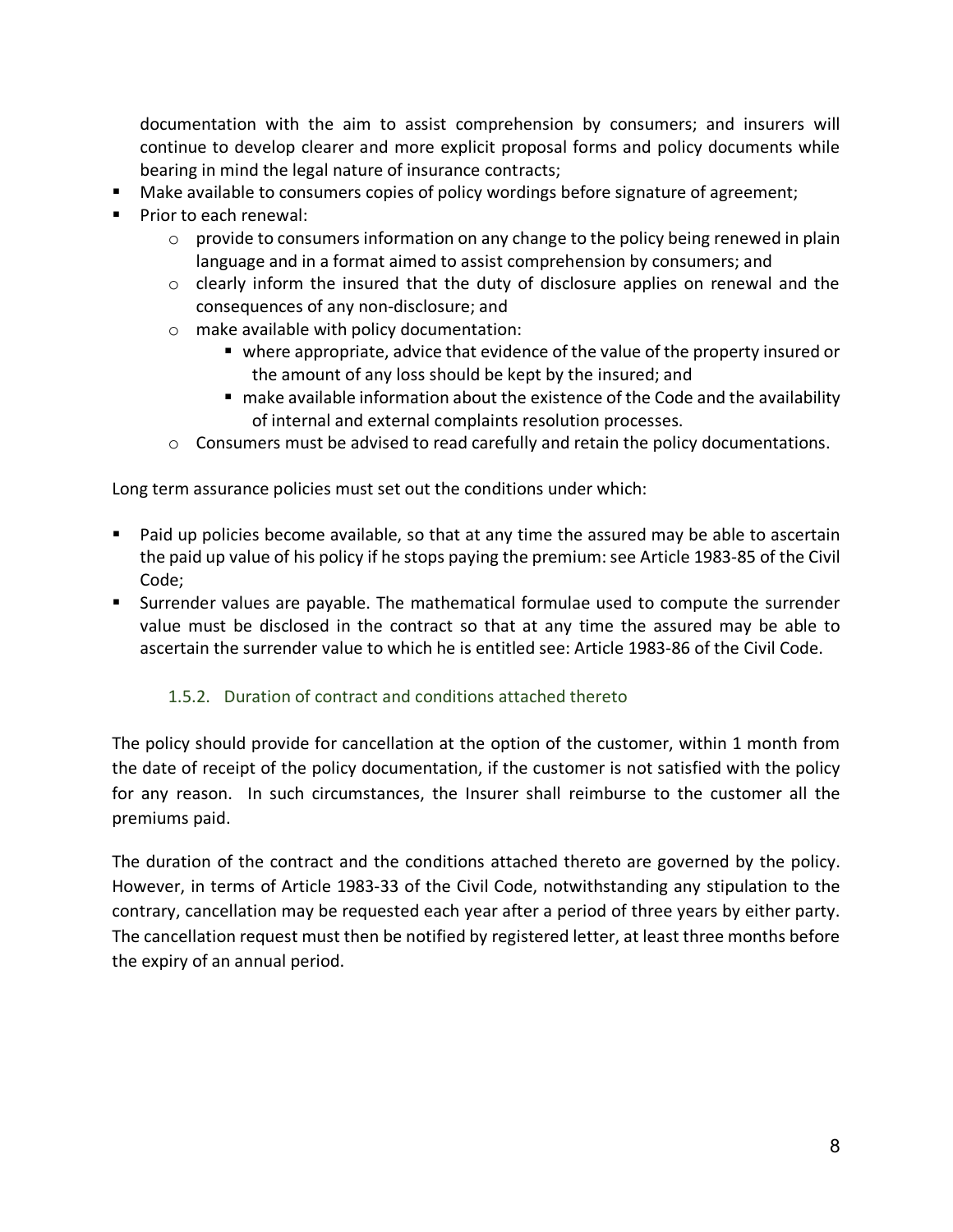#### 1.5.3. Proposals

Insurers shall use proposal forms or have procedures for collecting information in relation to the provision of cover that:

- **■** Identify all usual information that the insurer ordinarily requires to be disclosed and which the insurer wishes to know prior to providing cover;
- Clearly inform consumers of their duty of disclosure and the consequences of nondisclosure;
- Express questions in plain language and, where instructions are necessary, provide information on how the questions are to be answered; and
- Provide adequate space or opportunity to answer questions or if there is inadequate space or opportunity provide advice as to how the additional information is to be provided.

#### 1.5.4. Declined Cover

Where an insurer declines cover or refuses to renew a policy because of factors that do not relate to the assessment of the particular risks (for example, the insurer has ceased to offer the cover) then the insurer shall notify the consumer of that fact.

## 1.5.5. Consumer Information Brochures

Where an insurer publishes consumer information brochures relating to the general nature of insurance or the effect and operation of a policy then the insurer shall make those brochures available to consumers on request.

The appropriate sales literature should endeavour to drive home to proposers that a whole life or endowment assurance is intended to be a long-term contract and that surrender values, specially in the early years, may frequently be less than the total premiums paid.

## 1.6. ACCOUNTS

#### 1.6.1. Accounts

An insurer shall maintain true, complete and accurate records and accounts and present them in accordance with all applicable laws, code of corporate governance and professional accounting standards.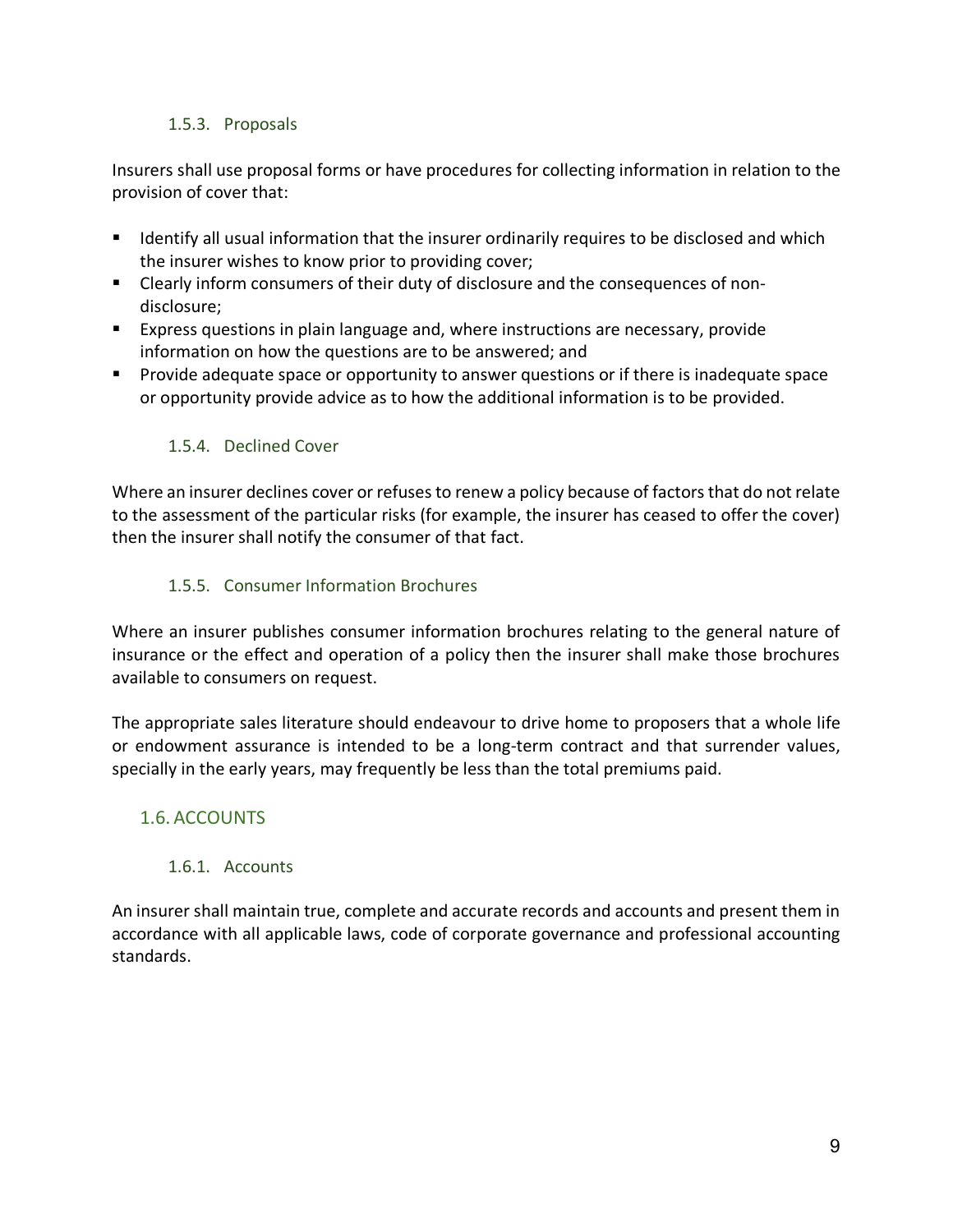## 1.7.UNDERWRTING AND RESERVING

#### 1.7.1. Underwriting and Reserving

An insurer shall:

- § Apply prudent underwriting standards and implement sound premium rating practices so as not to jeopardise its financial stability.
- In relation to motor insurance, request from a new proposer or his broker or agent a "claims history certificate" from his previous insurer. It shall be an obligation on the part of the insurer:
	- $\circ$  to take into account the proposer's past claims experience before submitting a quotation or charging a premium.
	- $\circ$  to readily communicate to a fellow insurer the past claims history of his previous or present after having obtained the necessary written authorisation from the latter within the next 2 business days.
- Maintain sufficient reserves so as to be in a position to meet its current and future liabilities thereby protecting consumers and third parties.

## 1.8. RESPONSIBILTY, REVIEW AND SANCTIONS

#### 1.8.1. Monitoring

Compliance with the Code and the Code's operation will be monitored by the Ombudsperson for Financial Services with the collaboration of the Insurers Association of Mauritius (IAM).

#### 1.8.2. Review and Development of the Code

The IAM shall be responsible for the development of the Code on an ongoing basis with the approval of the Ombudsperson for Financial Services.

#### 1.8.3. Publication of Code by Insurers, Agents and Salesmen

Insurers shall require their agents or salesmen to make available to consumers, information about the Code and its operation.

#### 1.8.4. Responsibility of Insurer

An insurer shall ensure that it:

- **EX Implements appropriate systems and documentation to comply with the Code;**
- Monitors complaints with consumers in compliance with the Code.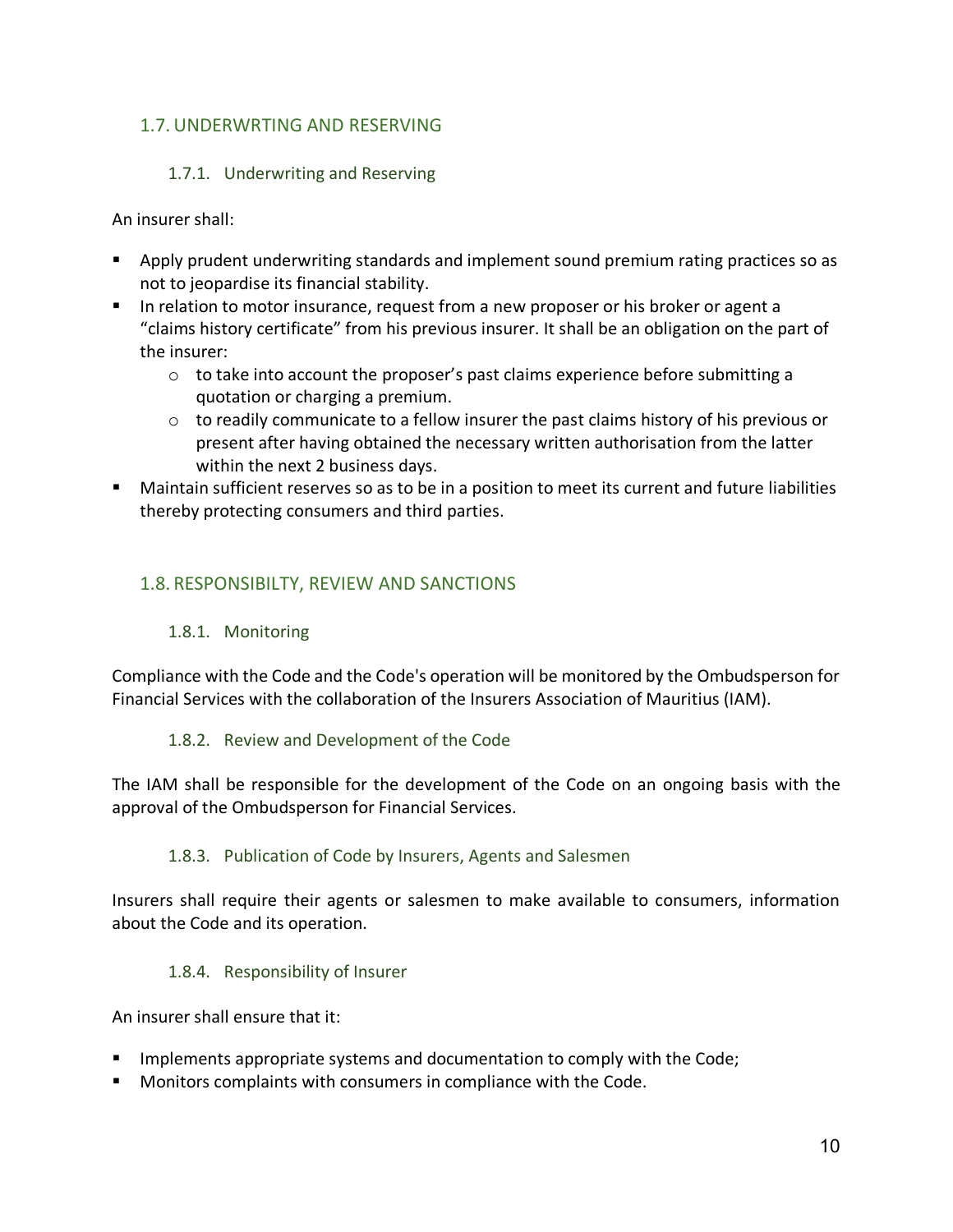#### 1.8.5. Compliance

Each insurer shall send, every year, to the Ombudsperson for Financial Services, a compliance statement, signed by the Chief Executive and/or the Compliance Offcer, stating that the insurer has appropriate systems and documentation and fully complies with the Code.

The Ombudsperson for Financial Services, in consultation with the IAM, may from time to time review compliance of the Code by an insurer and in the event of a breach the insurer shall take all reasonable steps to ensure that procedures are established to stop the breach from recurring. Insurers shall co-operate and provide information about any alleged breach and the procedures adopted by the insurer to comply with the code.

## 1.9. DISPUTE RESOLUTION

1.9.1. Mediation (IAM)

Where disputes between insurers arise, other than those related to motor claims, expensive and prolonged litigation can exhaust time and resources, a first mediation by the Secretary General of IAM may be the solution to take control of the outcome of these disputes in a timely and costeffective manner.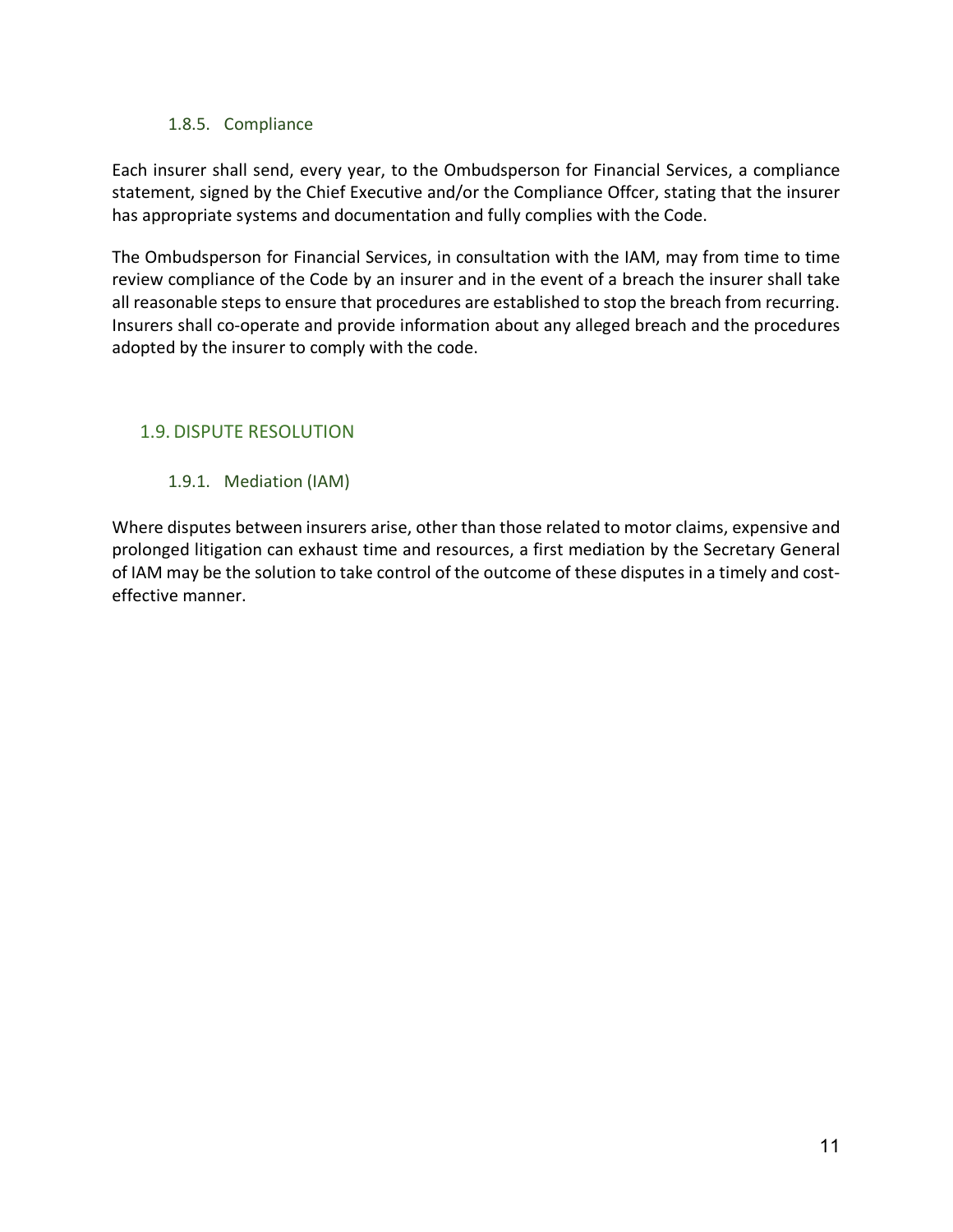#### **SECTION B**

In this Section B, "you" refers to the prospective buyer or policyholder, and "we/us" refer to the insurance company. "Representative" refers to a person acting for a licensed Financial Adviser (FA) such as an FA firm, insurer, bank, insurance broker, securities firm or a finance company. "Days" refer to the calendar days, unless otherwise stated.

## 1.10. BUYING INSURANCE

#### 1.10.1. Information about products and services

If you are dealing directly with us, we will provide you with enough advice and information, including information on our website, printed materials, portals, electronic documents to help you make an informed decision before committing to buying an insurance policy.

We will explain all the main features of the products and services that we offer, including:

- Providing a product summary highlighting important details of cover and benefits.
- Any significant or unusual restriction, warranty or exclusion.
- Any significant condition or obligation which you must meet.

If we do participate in any independent insurance portal, we will ensure that the above are adhered to by the independent insurance portal.

#### 1.10.2. Matching your requirements

We will use the information that we obtain from you:

- to assist you in the identification of your insurance needs
- to offer products that meet those needs

#### 1.10.3. Information on costs

We will provide you with the details of the costs of your insurance, including:

- Separate insurance premiums for each of the individual products or services we are offering.
- Any fees and charges other than the insurance premium.
- Payment Before Cover Warranty and how it applies to your policy.
- When you need to pay the premium, fees and charges, and an explanation of how you can pay.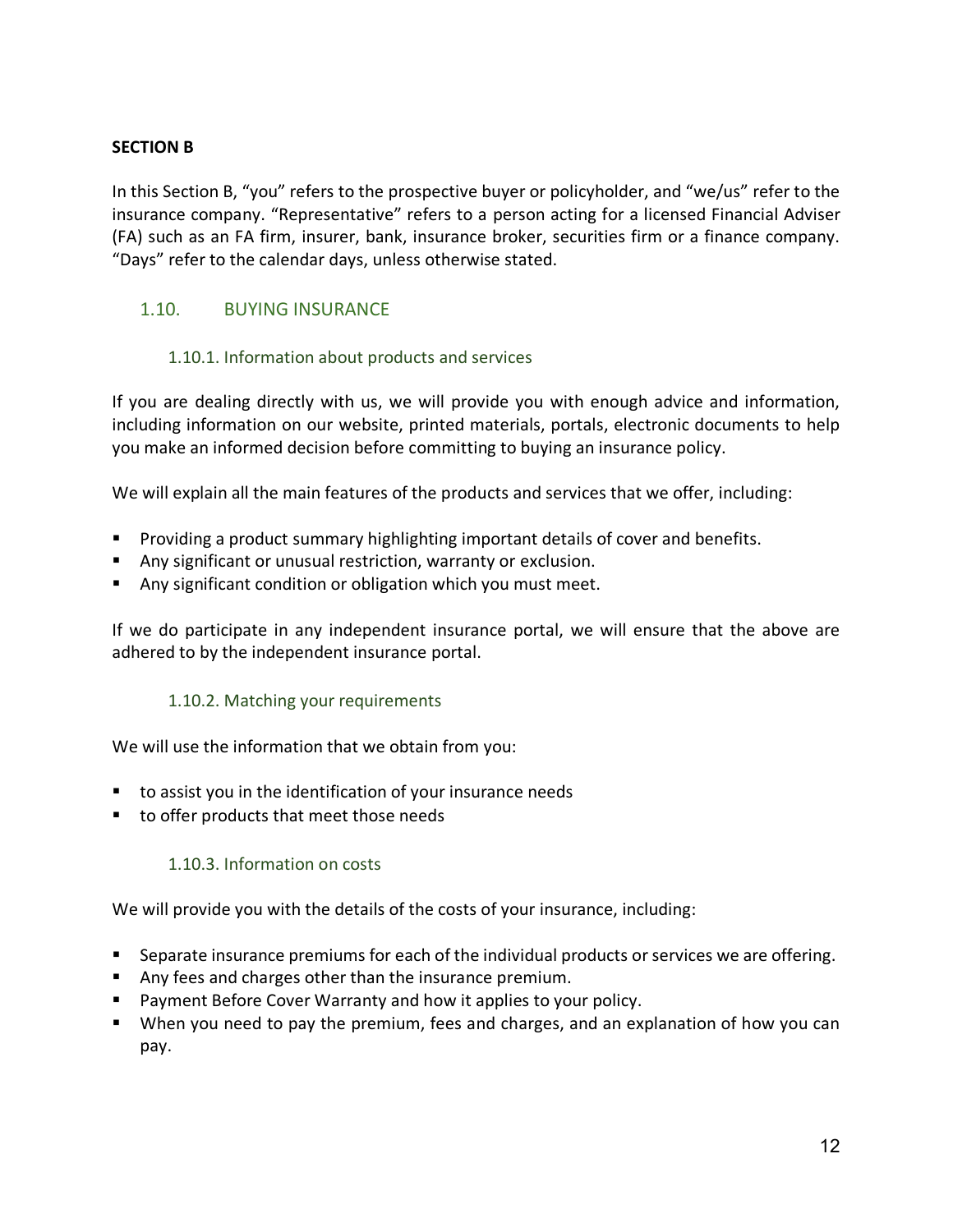We will disclose any remuneration such as commissions, fees, incentives and/or other benefits that the insurance intermediary has received or will receive that are directly related to the sale of the insurance product.

## 1.11. DOCUMENTATION

#### 1.11.1. Confirming your cover

We will provide an insurance quotation within 10 business days after receipt of the required information.

The quotation will provide enough information on the coverage as well as important exclusions.

We will confirm coverage in writing by the next 2 working days upon receiving instructions from you to proceed.

#### 1.11.2. Standards of written information

We will ensure that all the written information and documents we send you are plain and clear.

#### 1.11.3. Despatch of policy

We will despatch the policy documents to you within 15 business days from the date of confirmation of cover.

The policy can be sent electronically or via hard copy documents.

Policy document received by your broker will be deemed to have been received by you.

#### 1.12. POLICY SERVICING

We will answer any question promptly and give help and advice to you whenever needed.

#### 1.12.1. Changes to your policy

We will deal with changes to your insurance policy promptly by providing you:

- § Written confirmation of any changes to your policy within 7 business days upon receipt of all supporting documents.
- § Full details of any premiums or charges that you are expected to pay or that will be returned to you.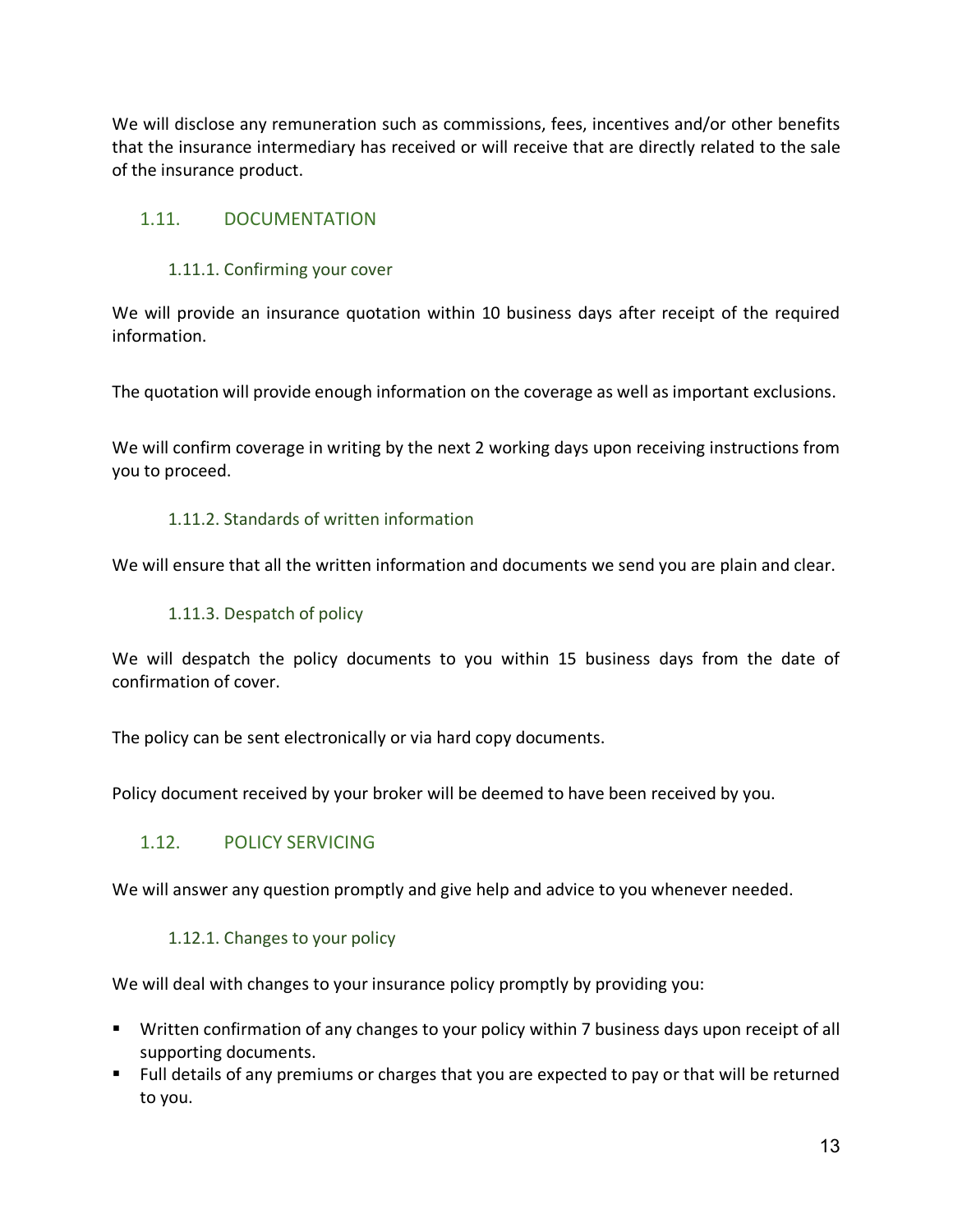- Any certificate or document that you need to have by law.
- A receipt as proof of payment.
- In case of refunds of the premiums, fees or charges due to you within 30 business days from the date of endorsement/cancellation.
- The endorsement / documents can be sent to you electronically or via hard copy documents.

## 1.12.2. Notice of renewal

## *Annually Renewable Policies*

We will inform you when you need to renew your policy or when the policy will expire, at least 20 business days before expiry, to allow you to consider and arrange continuing cover. We will also:

- Advise you of any change to the cover or service being offered.
- **•** Bring to your attention the need to disclose material information to insurers.
- **■** Inform you and provide you with an explanation if we decide not to renew your policy.
- Send you the policy document within 10 business days when your policy is renewed. Please note that policy document received by your broker will be deemed to have been received by you and the policy / documents can be sent to you electronically or via hard copy documents.

## 1.13. NON-MOTOR CLAIMS

We are committed to handle all claims fairly, reasonably and promptly.

#### 1.13.1. Making a claim

We will ensure that there are clear instructions on how policyholders can make a claim under their insurance policy and will explain the claim procedures to you when you first become a customer. Such instructions can appear in policy documents as well as our website.

#### 1.13.2. Our commitment

#### *Acknowledgement:*

- Within 5 business days of receiving your claim estimate, we will send you an acknowledgement.
- In case claim documents are incomplete, we will request for additional documents within the next 5 business days after receiving your claim.
- If we appoint a service provider to adjust your claim, we will inform you of the appointment. If a firm is appointed, we will provide you with details on the name of the firm appointed and where possible, the name of the individual/s involved.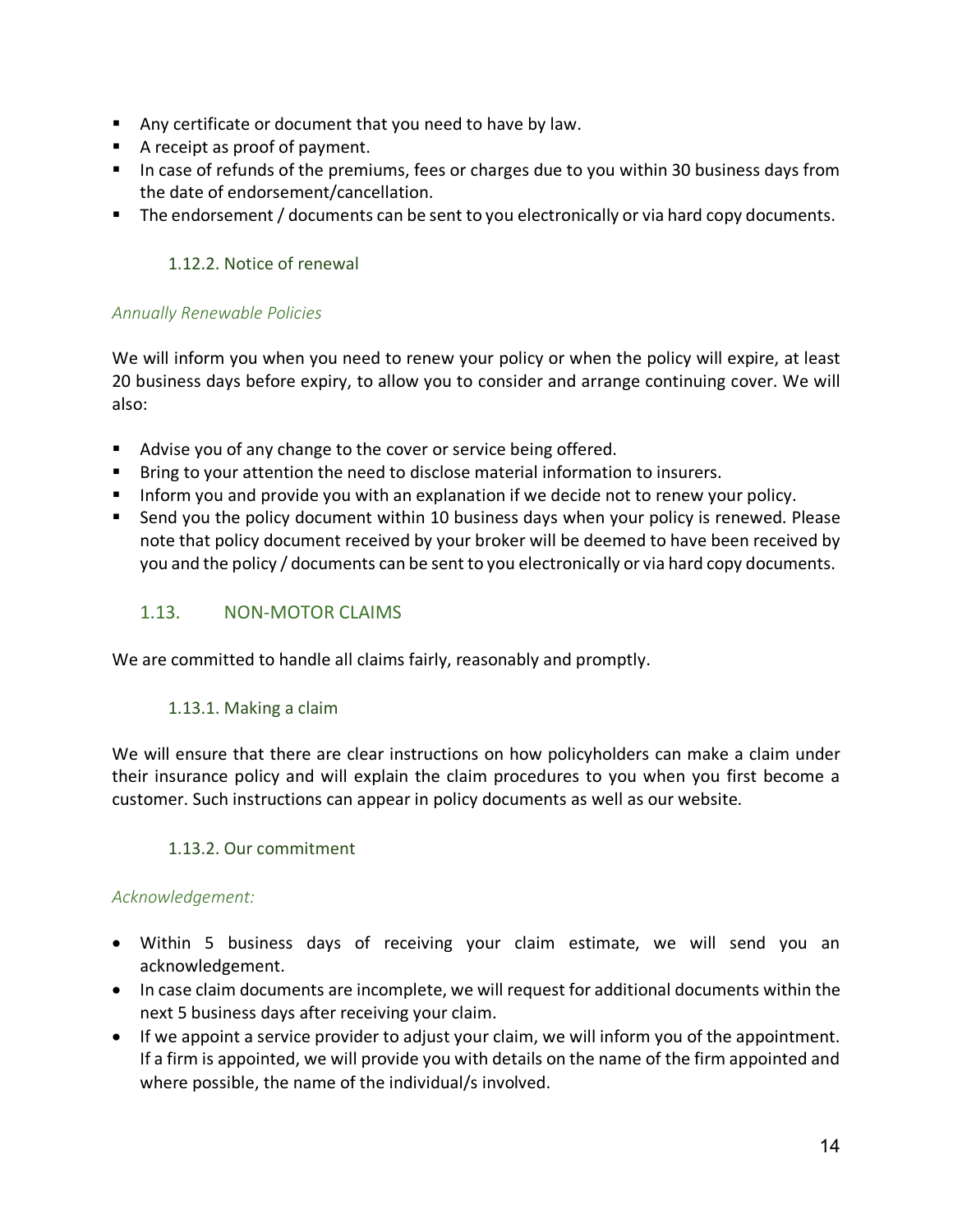- Once we receive all necessary information and have completed a full investigation required to assess your claim, and approval of the reinsurers if applicable, we will decide to accept or decline your claim and inform you of our decision within 7 business days.
- We will tell you how the claim is progressing by providing you with updates.

## *Settlement:*

• Once we have agreed to settle your claim and on receipt of all relevant documents, we will issue the payment within 10 business days.

## 1.14. MOTOR CLAIMS

## 1.14.1. For Comprehensive Cover

- We, at the time that an accident is reported, will determine clearly with you the cause of accident and establish your share of liability as per the Road Traffic Act.
- We will request you, if not obtained at the time that an accident is reported, an estimate of repairs.
- We will assess the cost of repairs within the next 5 business days and may appoint a surveyor for this purpose.
- We shall repair your vehicle subject to the payment of your excess in the meantime.
- For complex cases, the appointed surveyor will submit an interim report with a note and justifiable reasons that further investigations and assessments are required.
- We shall communicate to the other insurer our quantum assessment with a report and your share of liability within the next 3 business days of obtaining the survey report.
- We shall communicate our agreement to the other insurer on the quantum assessment/cost of repairs and share of liability of its client within the next 3 business days and if so willing may request an adverse quantum assessment.
- The adverse quantum assessment will be submitted within the following 2 business days and agreed within an additional 1 business day.
- However, should we still dispute the quantum assessment with another insurer, we shall refer the case to the Motor Vehicle Arbitration Committee (MVIAC).
- Any additional repairs required but which was not part of the agreed quantum amount should be supported by an additional survey report communicated to both insurers.
- Should you not agree with the other insurer on your share of liability, you may refer the case to the Motor Vehicle Arbitration Committee (MVIAC) and pay the applicable fee.
- We will grant approval of repairs within 3 business days after reception of agreement with all concerned parties.
- Cash settlement will be given within 10 business days after reception of agreement with all concerned parties.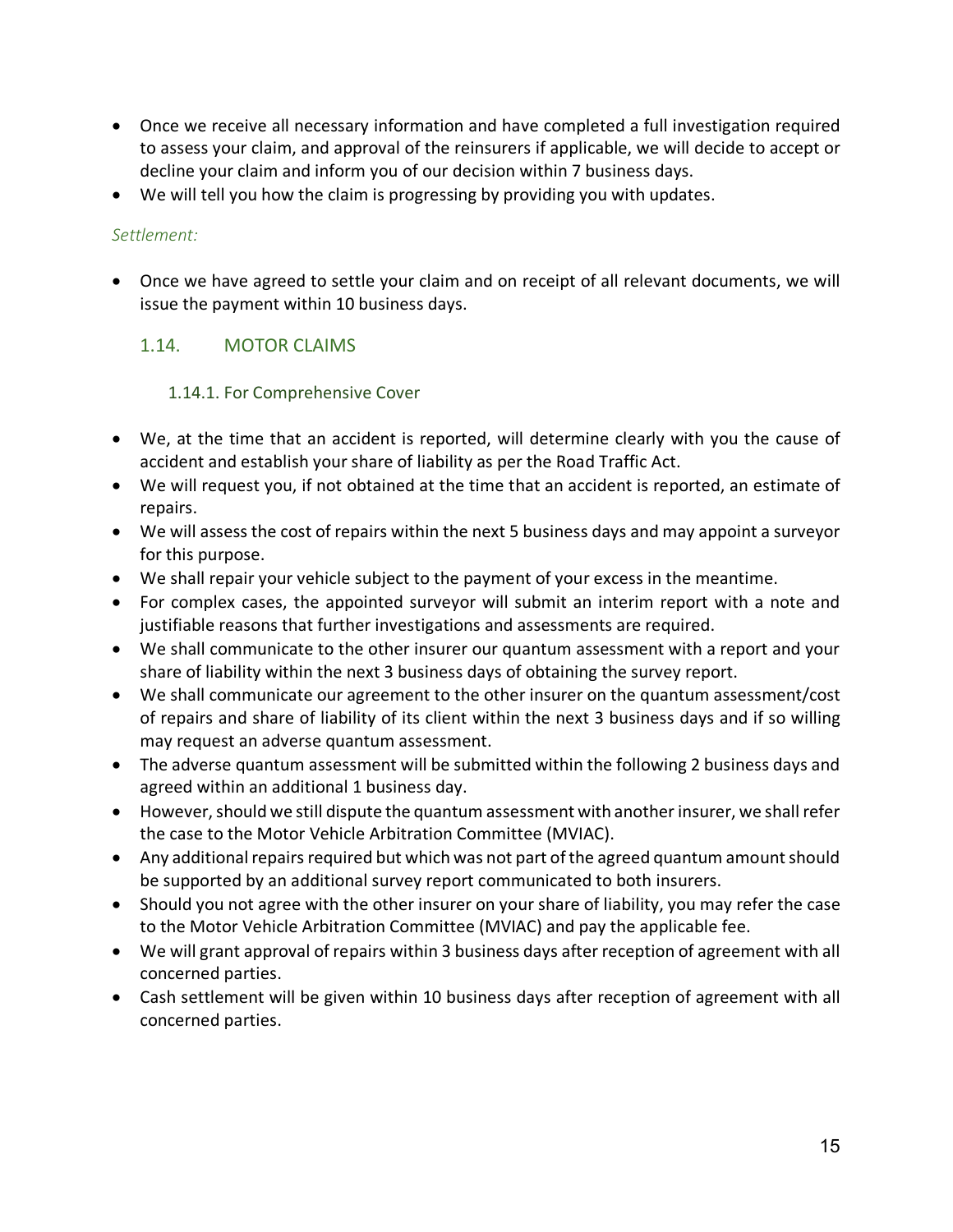#### 1.14.2. For Third Party Cover

- We, at the time that an accident is reported, will determine clearly with you the cause of accident and establish your share of liability as per the Road Traffic Act.
- We will request you, if not obtained at the time that an accident is reported, an estimate of repairs.
- We shall communicate to the other insurer the estimate of repairs and your share of liability within the next 3 business days.
- We shall communicate our agreement to the other insurer on the share of liability of its client within the next 3 business days.
- Should you not agree with the other insurer on your share of liability, you may refer the case to the Motor Vehicle Arbitration Committee (MVIAC) and pay the applicable fee.
- Should we agree that you are liable, we will take over the claim's management of the client of the other insurer as our own client.
- We will assess his/her cost of repairs within the next 5 business days and may appoint a surveyor for this purpose.
- For complex cases, the appointed surveyor will submit an interim report with a note and justifiable reasons that further investigations and assessments are required.
- Any additional repairs required but which was not part of the finalised quantum amount should be supported by an additional survey report.
- We will grant approval of repairs within 3 business days after reception of agreement with all concerned parties.
- Cash settlement will be given within 10 business days after reception of agreement with all concerned parties.

## 1.14.3. ASF (Agreed Statement of Facts) Forms

- Insurers should not deny liability in the case when an ASF Form has not been appropriately filled in.
- In the case that an ASF Form has not been forwarded to an insurer by an insured, it will be incumbent on his insurer to process the claim after receipt of the necessary documents from the adverse insurer.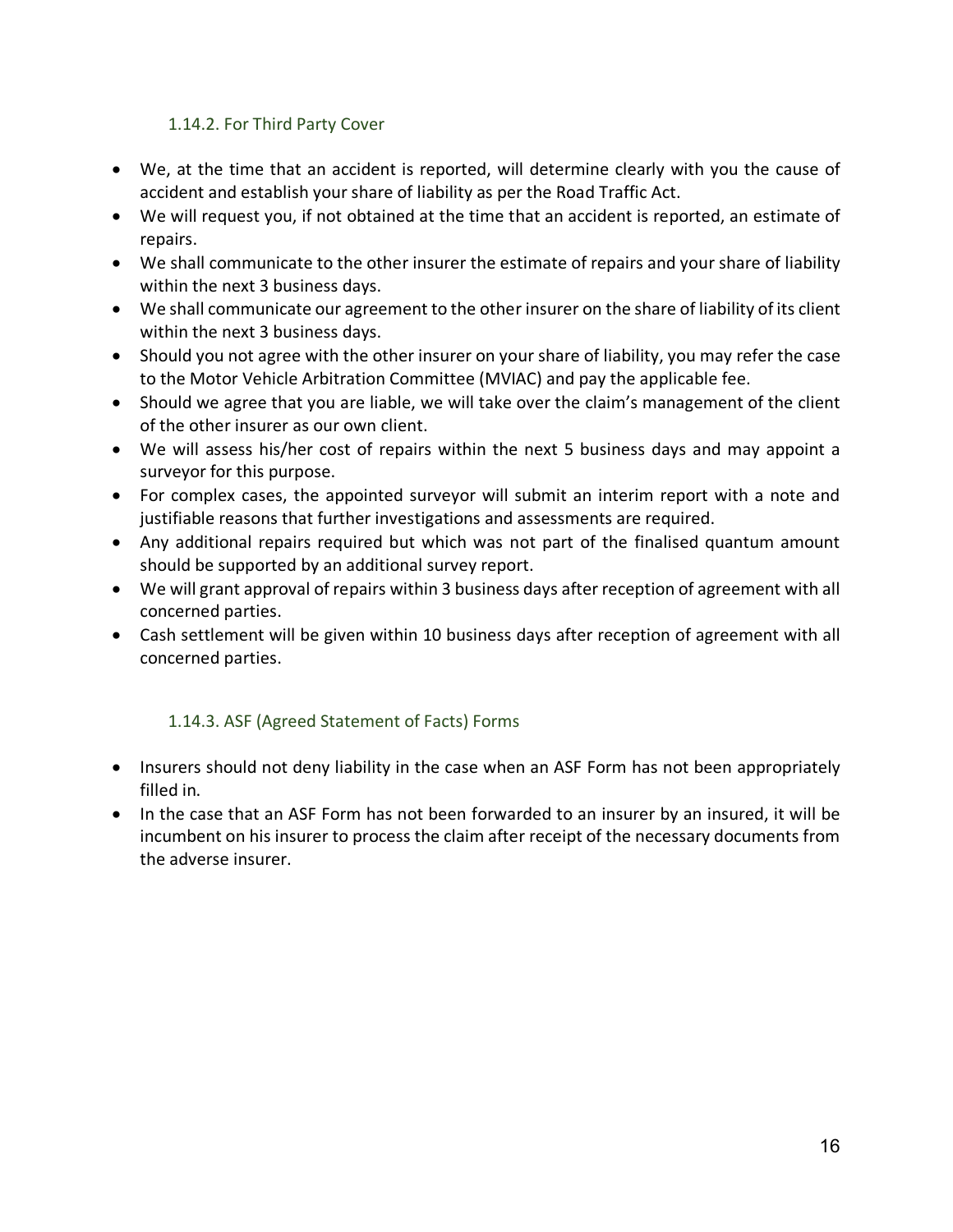#### 1.14.4. Guidelines for settlement of claims

Claims will be settled as per the table below:

| S.N | Share of liability | Cover type    | Settlement                                                                               | Recovery                                  |
|-----|--------------------|---------------|------------------------------------------------------------------------------------------|-------------------------------------------|
| 1   | 100                | Third party   | Full settlement by No recovery<br>client                                                 |                                           |
| 2   | 50                 | Third party   | 50 % settlement by No recovery<br>other<br>insurer<br>and<br>50%<br>excess<br>applicable |                                           |
| 3   | 0                  | Third party   | Full settlement by No recovery<br>other insurer and no<br>excess applicable              |                                           |
| 4   | 100                | Comprehensive | Full settlement by No recovery<br>excluding<br>Insurer<br>excess                         |                                           |
| 5   | 50                 | Comprehensive | 50% settlement by 50% recovery for<br>excluding client<br>insurer<br>excess applicable   | including<br>50% excess                   |
| 6   | 0                  | Comprehensive | Full settlement by Full recovery from<br>excluding other<br><b>Insurer</b><br>excess     | insurance<br>including<br>party<br>excess |

#### 1.15. COMPLAINT MANAGEMENT

#### 1.15.1. Making a complaint

If you want to make a complaint or express a dissatisfaction to the services offered by your insurance company, you should in the first instance write to your insurance company specifying the nature of the complaint and the facts and circumstances giving rise to the complaint.

However, in case, of either a non-payment of a motor claim where you hold a third party insurance cover or of a non-refund of an excess for a motor claim where you hold a comprehensive insurance cover, and where either an insurance company has admitted liability for that motor claim or where there is a ruling by the Motor Vehicle Insurance Arbitration Committee (MVIAC) for an insurance company to admit liability for that motor claim, you should in the first instance write to that insurance company specifying the nature of the complaint and the facts and circumstances giving rise to the complaint.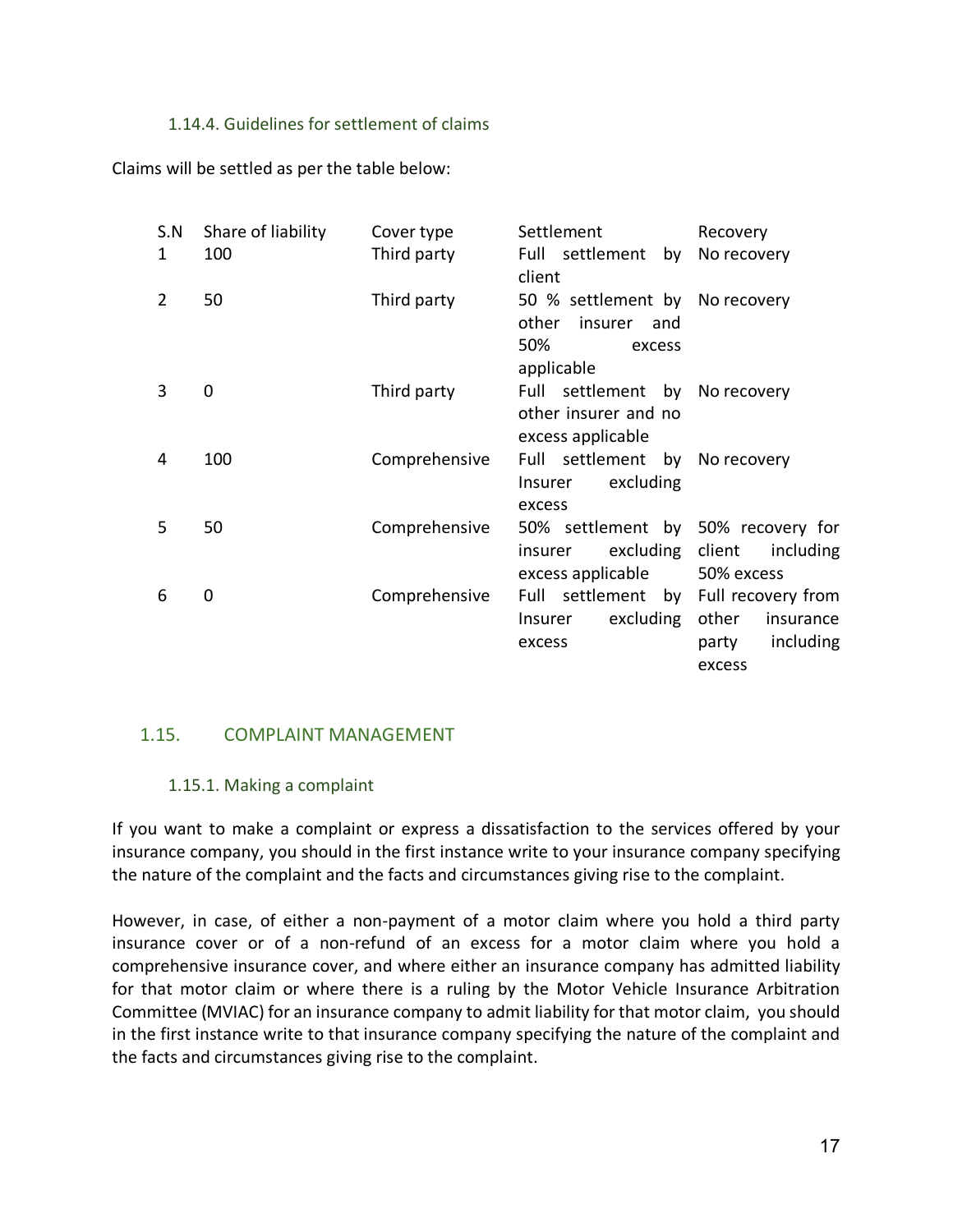#### 1.15.2. If you make a complaint to us

When you first become a customer, we will explain and give you details of our complaints procedures appearing in our policy or service documentation.

We will handle your complaints in a fair and reasonable manner in accordance with the following complaint management guidelines:

- Acknowledge your complaint within 2 business days.
- If we need additional information, we will contact you within 3 business days from the date of your complaint.
- We will endeavour to resolve all complaints as soon as possible.
- We will assign a complaint coordinator to handle your complaints.

#### 1.15.3. Tracking Process

We will maintain a Complaint Register in which complaints will be managed or tracked.

#### 1.15.4. Ombudsperson for Financial Services

If you are still dissatisfied with the insurer's response, you can seek redress from the Ombudsperson for Financial Services on the following address:

Office of Ombudsperson for Financial Services 8th Floor, SICOM Tower Wall Street Ebène Tel: 460-0473/74 Fax: 468-6473 Email: ombudspersonfs@myt.mu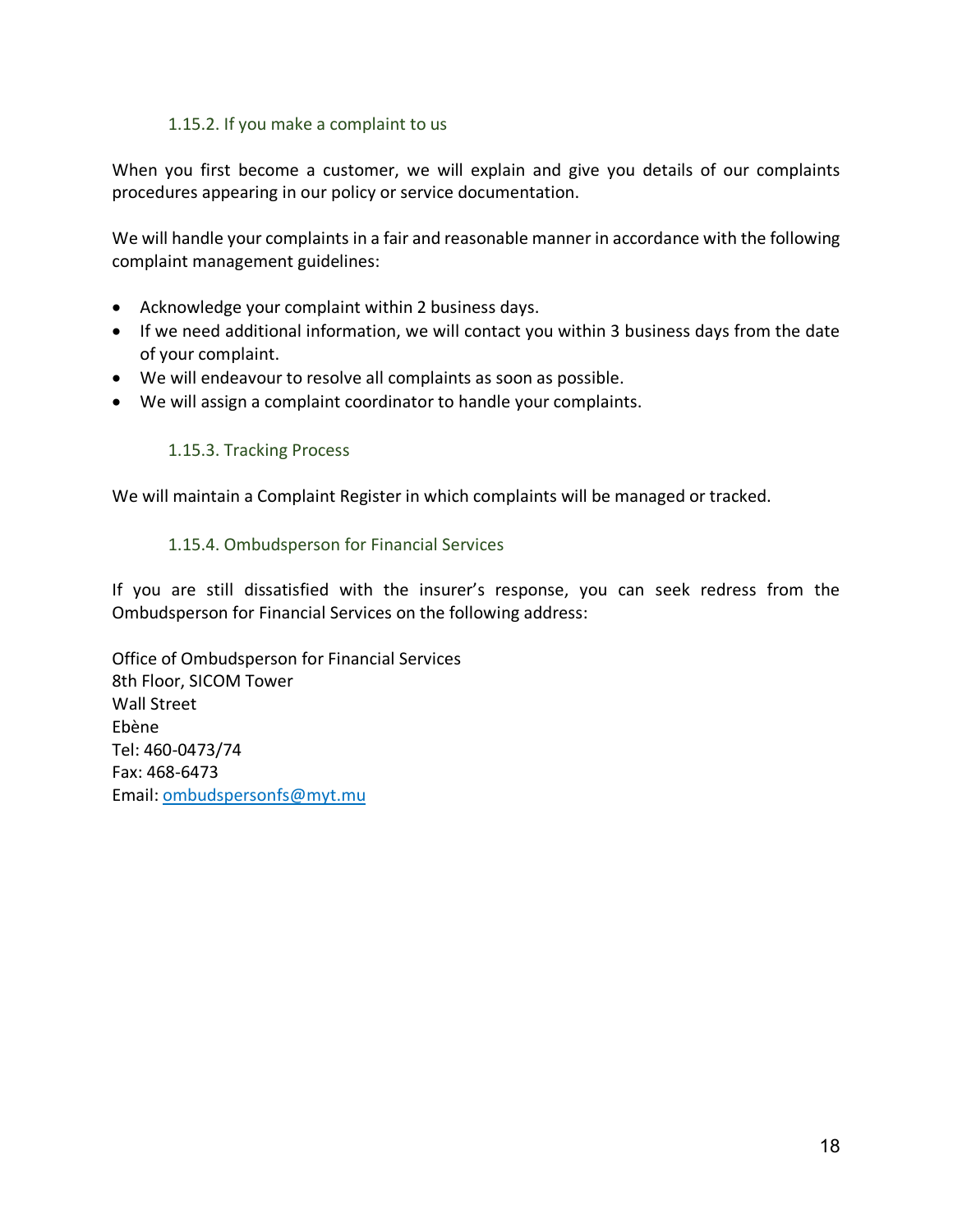## *APPENDIX 1 OF SECTION B - A summary of the Service Standards of Insurers for ease of reference (mainly for personal lines).*

| <b>Transactions</b>                 | <b>Response Time</b><br>(business days) | <b>Remarks</b>                            |
|-------------------------------------|-----------------------------------------|-------------------------------------------|
| <b>Documentation</b>                |                                         |                                           |
| <b>Provide Quotation</b>            | 10                                      | After receipt of required information     |
| Confirm Coverage                    | $\overline{2}$                          | Upon receiving instructions to proceed    |
| Despatch of<br>Insurance<br>Policy  | 15                                      | From date of confirmation of cover        |
| (electronically or hard copy)       |                                         |                                           |
| <b>Policy Servicing</b>             |                                         |                                           |
| Changes to policy details           | $\overline{7}$                          | Notify you of the changes                 |
| Refunds of premiums, fees<br>or     | 30                                      | From the date of endorsement or           |
| charges due                         |                                         | cancellation                              |
| <b>Renewals</b>                     |                                         |                                           |
| Annual renewable policy             | 20                                      | Before expiry                             |
| Policy document                     | 10                                      | Upon renewal of policy                    |
| <b>Non-Motor Claims</b>             |                                         |                                           |
| of l<br>Acknowledgement of notice   | 5                                       | Upon receipt of your claim                |
| claim                               |                                         |                                           |
| Request for additional documents    | 5                                       | If claim documents are incomplete         |
| Accept or decline claim             | $\overline{7}$                          | of<br>all<br>Upon<br>receipt<br>necessary |
|                                     |                                         | information and<br>from<br>approval       |
|                                     |                                         | reinsurers                                |
| Agreed to pay                       | 10                                      | Make payment once we agree to settle      |
|                                     |                                         | your claim                                |
| <b>Motor Claims</b>                 |                                         |                                           |
| Assess cost of repairs              | 5                                       |                                           |
| Communicate assessment/cost of      | $\overline{3}$                          | After obtaining survey report for         |
| repairs and share of liability to   |                                         | comprehensive cover client or estimate    |
| another insurer                     |                                         | of repairs for third party cover client   |
| on $ 3$<br>Communicate<br>agreement |                                         |                                           |
| assessment/cost of repairs<br>and   |                                         |                                           |
| liability to another insurer on its |                                         |                                           |
| client                              |                                         |                                           |
| Submission of adverse quantum       | $\overline{2}$                          |                                           |
| assessment if any                   |                                         |                                           |
| Approval of repairs                 | 3                                       | After reception of agreement with all     |
|                                     |                                         | concerned parties                         |
| Approval of payment                 | 10                                      | After reception of agreement with all     |
|                                     |                                         | concerned parties                         |
| <b>Complaint Management</b>         |                                         |                                           |
| Acknowledgement of complaint        | $\overline{2}$                          | Upon receipt of your complaint            |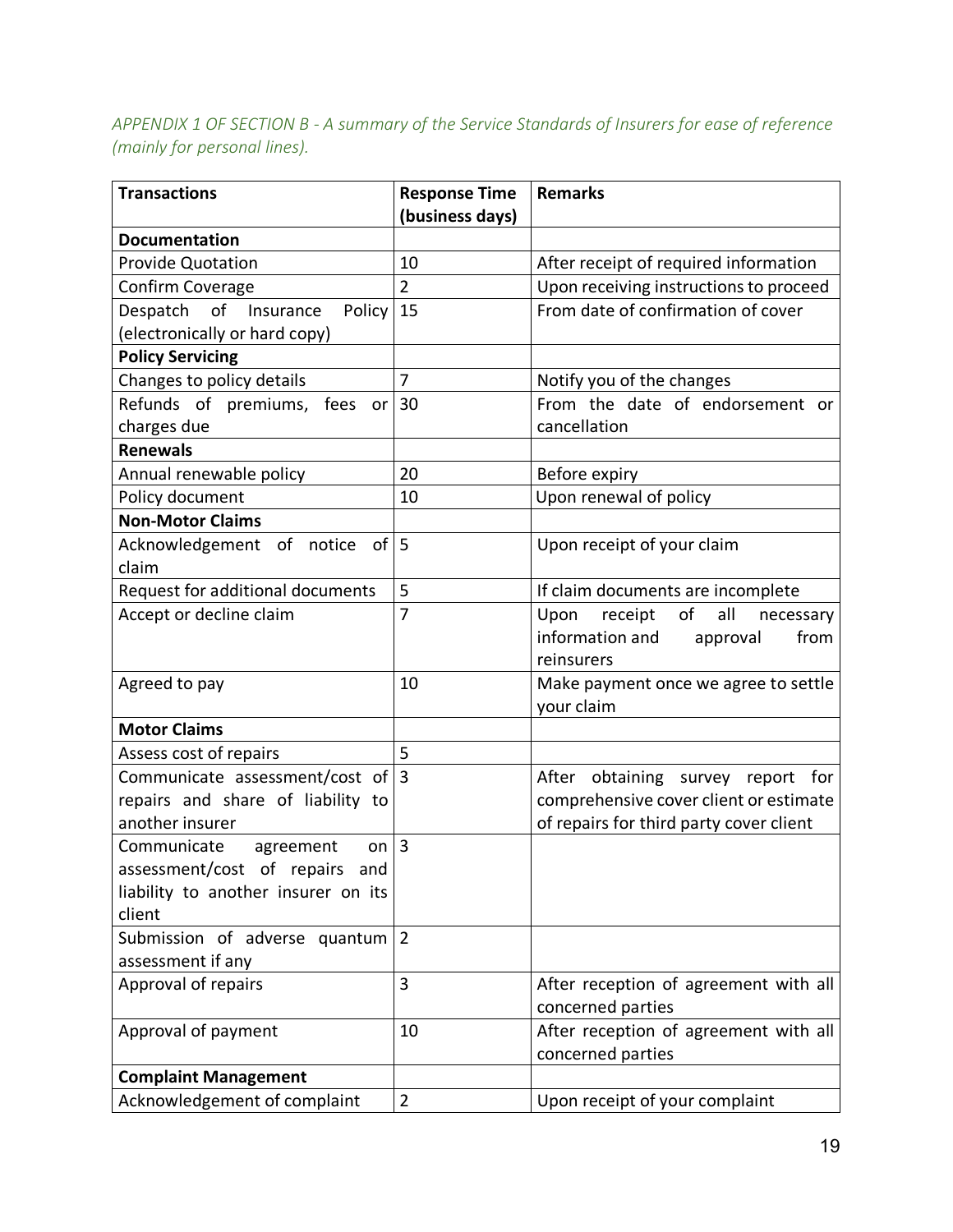|                      | Request for additional information                          | $\overline{3}$             | From the date of your complaint |  |  |  |  |
|----------------------|-------------------------------------------------------------|----------------------------|---------------------------------|--|--|--|--|
|                      | APPENDIX 2 OF SECTION B                                     |                            |                                 |  |  |  |  |
|                      |                                                             | <b>FORM I - Individual</b> |                                 |  |  |  |  |
|                      | <b>MOTOR INSURANCE</b><br><b>CLAIMS HISTORY CERTIFICATE</b> |                            |                                 |  |  |  |  |
|                      | <b>Name of Insured Client</b>                               |                            |                                 |  |  |  |  |
|                      |                                                             |                            |                                 |  |  |  |  |
| <b>Insured since</b> |                                                             |                            |                                 |  |  |  |  |

#### **Claims History for past five years**

| <b>Occurrence</b> | Registration | Amount | <b>Amount</b>      |              | Responsibility |
|-------------------|--------------|--------|--------------------|--------------|----------------|
| <b>Date</b>       | No.          | Paid   | <b>Outstanding</b> | <b>TOTAL</b> | Yes/No/        |
|                   |              |        |                    |              | Pending        |
|                   |              |        |                    |              |                |
|                   |              |        |                    |              |                |
|                   |              |        |                    |              |                |
|                   |              |        |                    |              |                |
|                   |              |        |                    |              |                |
|                   |              |        |                    |              |                |
|                   |              |        |                    |              |                |
|                   |              |        |                    |              |                |
|                   |              |        |                    |              |                |
|                   |              |        |                    |              |                |

We certify that the above information is true and complete according to the records held by the company.

DATE

CLAIMS MANAGER

----------------------------------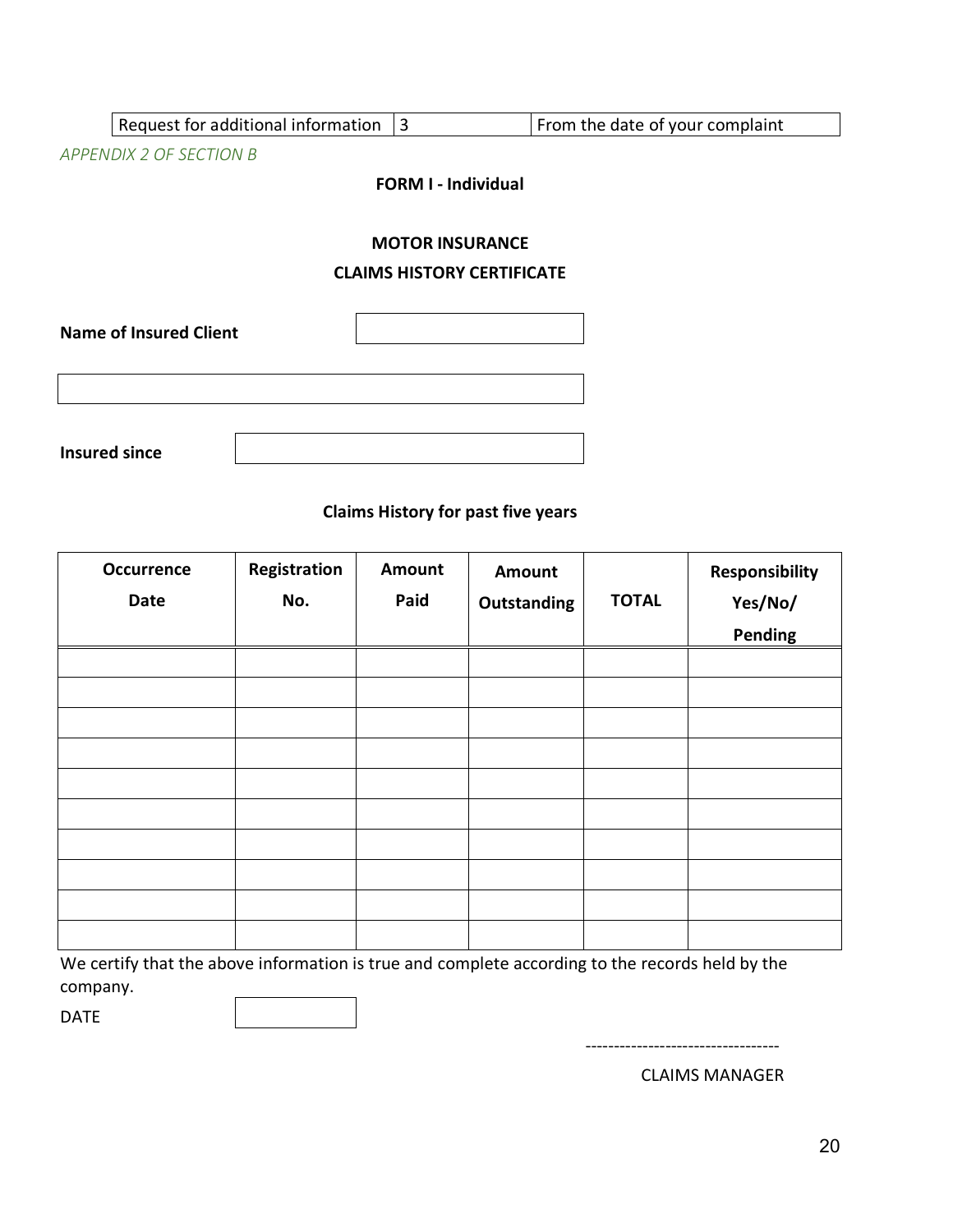#### **FORM II - Fleet**

#### **MOTOR INSURANCE**

#### **CLAIMS HISTORY CERTIFICATE**

**Name of Insured Client Insured since**

#### **Claims History for past five years**

| <b>Insurance</b><br>Year | No. of Insured<br>vehicles on each<br>inception/renewal<br>date | No. of<br>Responsible<br>claims | Amount<br>Paid | Amount<br><b>Outstanding</b> | <b>Total Cost</b><br>of claims |
|--------------------------|-----------------------------------------------------------------|---------------------------------|----------------|------------------------------|--------------------------------|
|                          |                                                                 |                                 |                |                              |                                |
|                          |                                                                 |                                 |                |                              |                                |
|                          |                                                                 |                                 |                |                              |                                |
|                          |                                                                 |                                 |                |                              |                                |
|                          |                                                                 |                                 |                |                              |                                |
|                          |                                                                 |                                 |                |                              |                                |
|                          |                                                                 |                                 |                |                              |                                |

We certify that the above information is true and complete according to the records held by the company.

DATE

--------------------------------------

CLAIMS MANAGER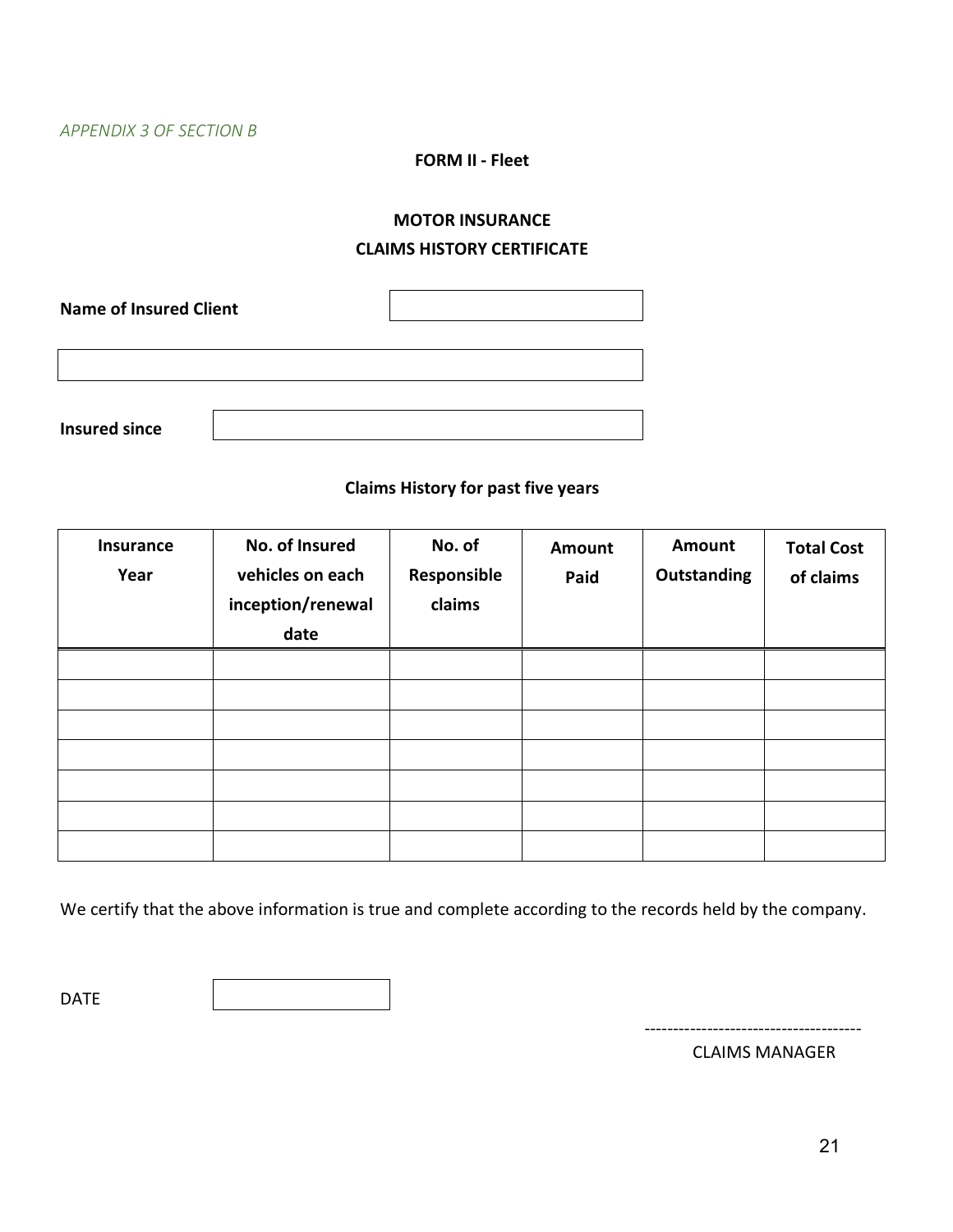## **SECTION C**

In this Code, "you" refers to the prospective buyer or policyholder, and "we/us" refer to the long term insurance company (also known as "long term insurer"). "Representative" refers to a person acting for a licensed or exempt Financial Adviser (FA) such as an FA firm, insurer, bank, general insurance broker, securities firm or a finance company. "Days" refer to the calendar days, unless otherwise stated.

## 1.16. BUYING LONG TERM INSURANCE

#### 1.16.1. Application form

The application form can be in a paper format or digital format.

Long term insurance is based on "good faith", so we rely on you to tell us in the application form important facts you know or ought to know, and to give us the information that we ask for. If you are not sure whether the information is important, do tell us in any case, and this includes any information you have verbally told your representative.

You should read and understand the application form or any other forms (regardless whether paper or digital) and as far as possible fill the form in your own handwriting before you sign on them. Please do not sign any blank form that is not filled in. Please also put the date when you are signing any form.

Before the application is accepted by us, if there is a change in your health or a change to the information given in your application form, you need to inform us without delay.

#### 1.16.2. Processing your application to buy

An application can be accepted, counter-offered or declined by us. It can also be withdrawn at your request.

We will inform you of our decision to accept, counter-offer or decline your application within 30 days after we receive all information relevant to your application.

If we need to ask your doctor(s) for medical report(s), this may take more than 90 days, and in such a case, the actual length of time taken to complete your purchase is not within our control. If we offer you modified terms of cover, we will need your acceptance to these terms before we can issue your policy.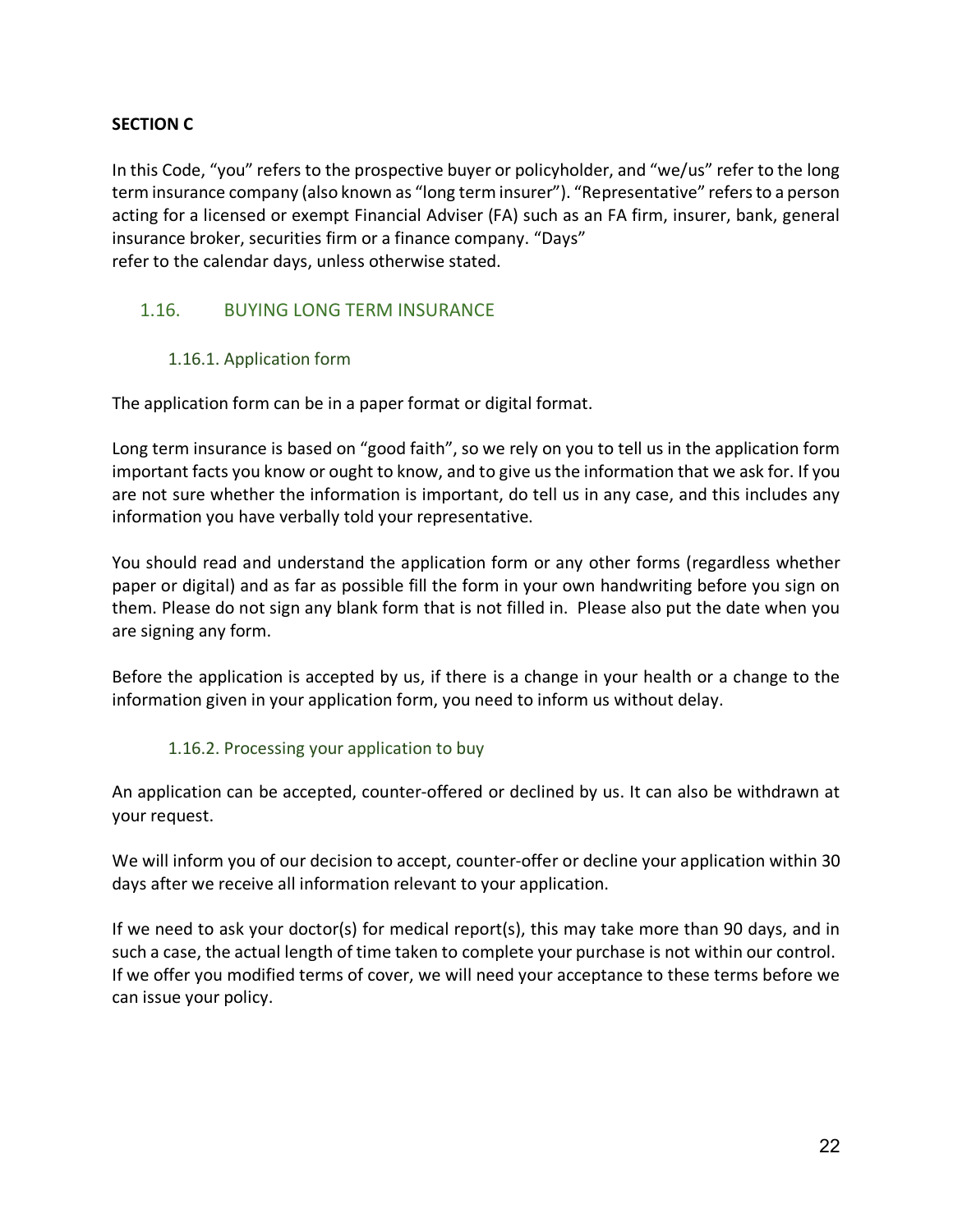#### 1.16.3. Your new policy

A policy is a legal contract of long-term insurance.

We will give you the new policy document within 30 days from the date of policy issuance, which means that the application is approved and the full premium has been received by us.

Do read all the documents contained in the package. It is important to fully understand the benefits, i.e. what is and is not covered and the conditions of the cover. Cover will vary from policy to policy and long-term insurer to long term insurer.

You can ask us for a copy of your filled-in application form. We will highlight to you the important conditions in your contract.

## 1.17. MANAGING AND SERVICING YOUR POLICY

## 1.17.1. Long term insurer's right to end the policy

After your policy has been in force for a certain period of time (usually one or two years), we cannot treat the policy as if it had never been issued (i.e. cannot contest the policy).

However, if we can prove fraud, we have the right to end the policy even after this period of time. It is possible that we may not refund any premiums paid as in accordance with article 1983-30 of the Civil Code or depending on your contract we may refund premiums paid - without interest and less any policy debt or any medical or other expenses paid by us in connection with this policy.

## 1.17.2. Age incorrectly given

If your age was incorrectly stated in the policy document, we may adjust the benefits we will pay accordingly:

- If the age was understated, the benefit we will pay is based on the premium rate for your true age applied to the amount of premiums you have paid.
- If the age was overstated, we will refund any excess premiums paid without interest.
- If you were not eligible for insurance at your true age, we have the legal right to treat your policy as if it had never been issued and in which case, we will refund the premiums paid without interest after we have deducted for any amounts owing to us.

## 1.17.3. Committing suicide

If you commit suicide within the period stated in the policy, we will not pay the death benefit from the policy. Any refund of premiums paid will be dependent on your contract.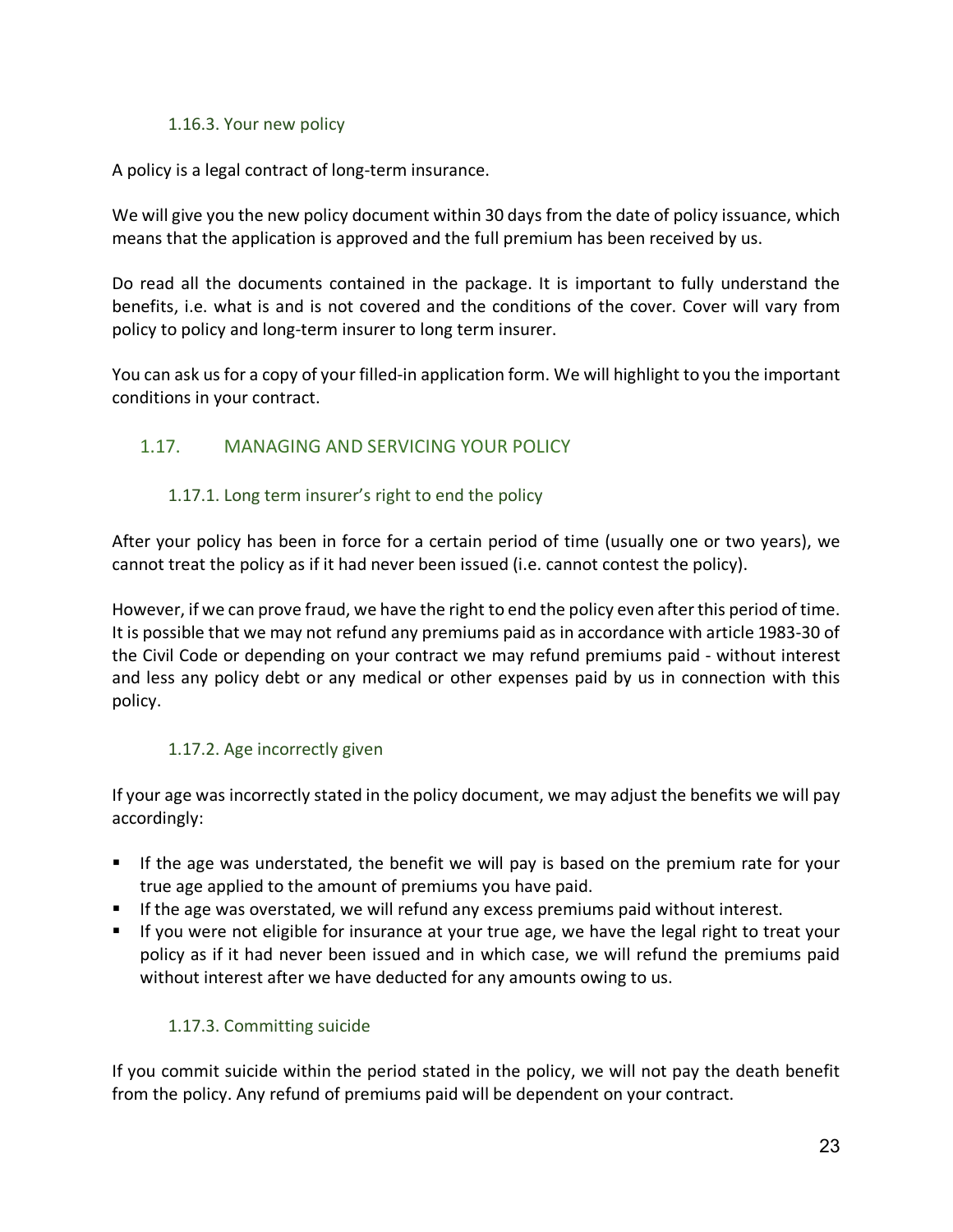#### 1.17.4. Losing your policy

A policy is a legal contract of long-term insurance.

If you lose your original policy document, please contact us and we will give you a copy of your policy document.

We may charge you for the copy.

#### 1.17.5. Notice of change to policy term

Some policies allow us to change the premium, cover or benefits of the policy.

If we need to modify any of the original terms of your policy, we will tell you at least 30 days before the modification takes place. We will explain to you the existing term and the intended modification and give you a choice to accept the modified term or reject it and end your cover.

#### 1.17.6. Making changes to your policy

There are various ways for you to make your request to change such as by phone, in writing or through online mode.

However, different long-term insurers have different practices. Depending on the long-term insurer, for all types of changes or only for certain types of changes, certain ways of making your request are not accepted for identification and security reasons.

Further, not all changes are permitted. What can be changed will vary from policy to policy, and from long term insurer to long term insurer. Please contact the insurer concerned for guidance.

We will respond to you in the following ways:

- Tell you the progress of your request within 14 days from receipt of your request.
- Give you documents that you need to have by law.
- Give you full details of any premiums or charges that you need to pay or that we will return to you.
- Give you a receipt as proof of payment if you paid by cash.
- Send the refund to you within 14 days from the day we tell you about the change.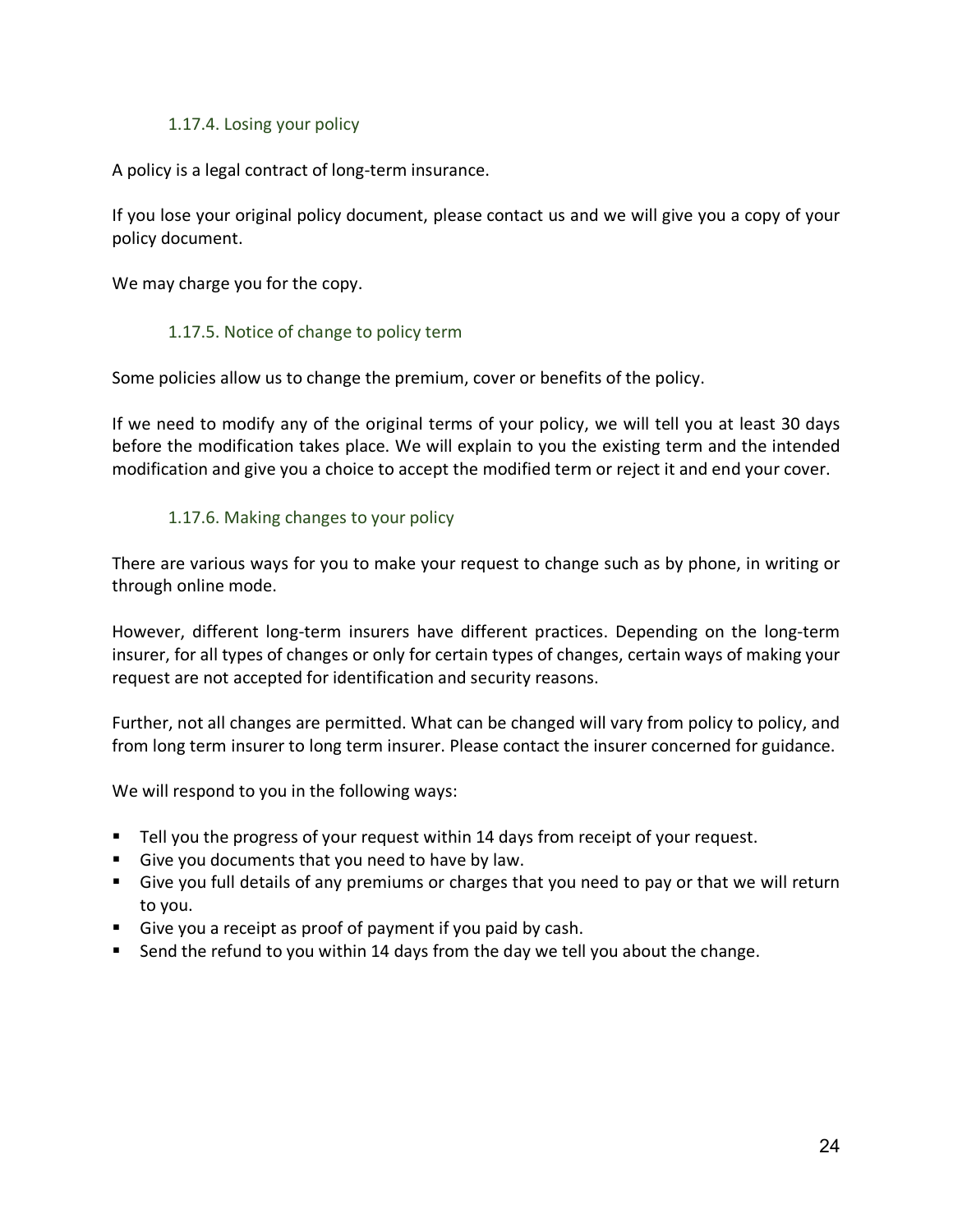#### 1.17.7. Regular reports

For single premium or recurrent single premium investment-linked policies, for regular premium investment-linked policies, and for all investment-linked policies, we will provide you with an annual statement on the value of your policy.

For participating policies, we will send you a statement on the annual bonus or dividend for each of your policies once a year.

## 1.17.8. Taking a policy loan

If your policy has a cash value and the policy allows for it, you may apply for a loan secured on the policy. The cash value is the amount we will pay you if you decide to end your policy. The amount of loan and the rate of interest to be charged will vary from policy to policy and from long term insurer to long term insurer.

We will tell you the interest rate we charge at the time you take out the loan. From then on, we will let you know of any change to the interest rate at least 30 days before the change takes place.

We will tell you the total amount to be repaid at least twice a year.

## 1.17.9. Cashing in and ending your policy

The surrender value is the amount we will pay you if you decide to end your policy.

- § There will be a surrender charge applicable both on single premium whole life and endowment policies and on regular premium whole life and endowment policies.
- Investment-linked policies have a surrender value, which is the current value of the units in the policy.
- § Buying a regular premium whole life, endowment or investment-linked policy usually incurs high costs and any surrender value payable on early termination may be less than the total premiums paid.
- Term insurance policies do not have a surrender value.

Please look at your policy contract for detailed information.

## 1.17.10. Changing your policy

#### *Changing the policy to an extended term insurance*

If you do not wish to continue paying the full premium, you can change the policy to an extended term insurance (ETI). The conditions for doing this will vary from insurer to insurer.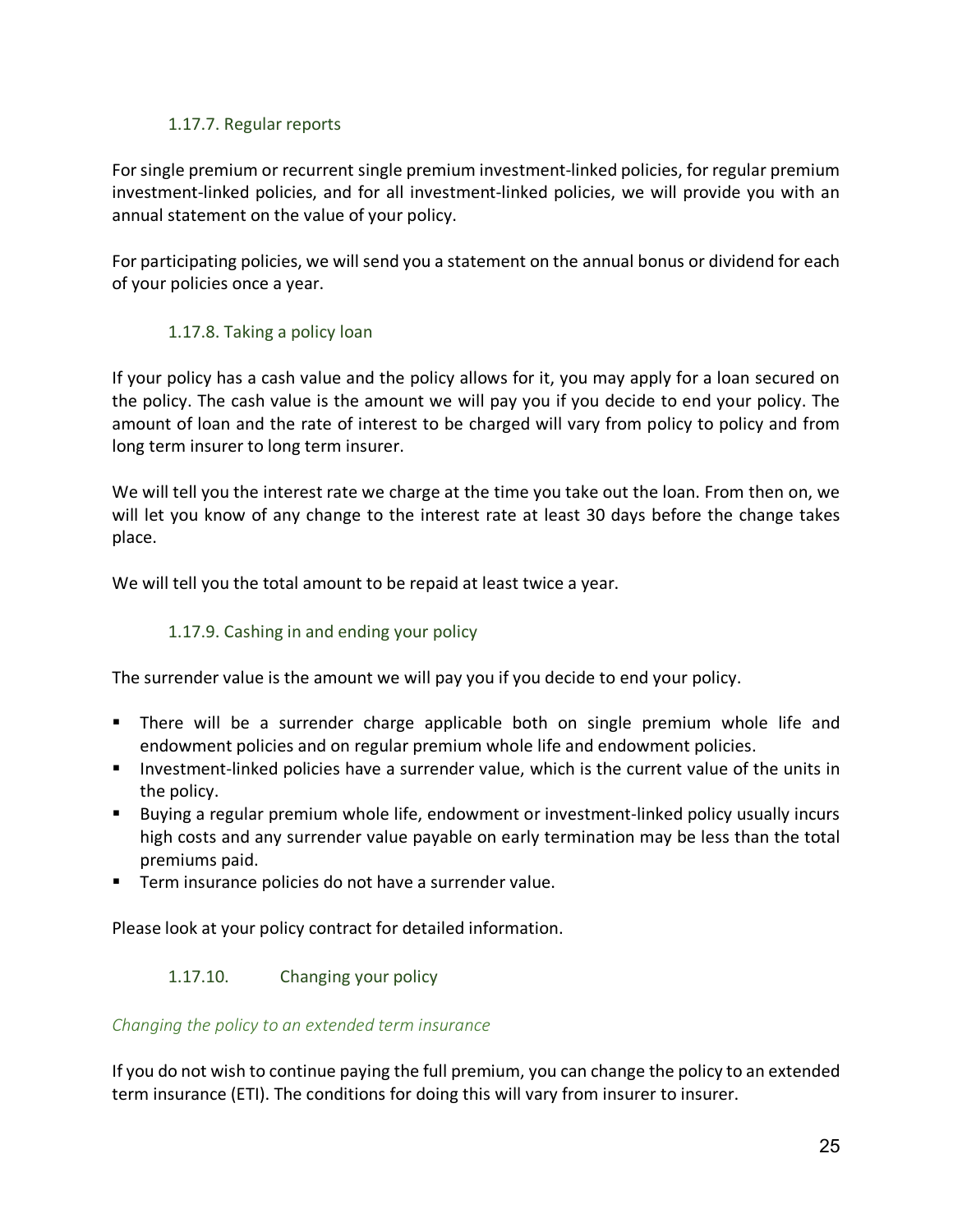When that happens, your policy will no longer have any cash-in value and there will be an end date for the ETI. Any supplementary coverage for critical illnesses or disability may also end.

## *Changing the policy to a paid-up policy*

You can keep your policy going for the rest of the policy term with a reduced sum insured. The conditions for doing this will vary from insurer to insurer.

1.17.11. Transferring your policy

#### *Assignment*

If your policy allows for it, you can transfer ("assign") your policy to another person or organisation. You need to give us a written notice if you want to do this. You are responsible for making sure that the transfer is legally valid.

#### 1.18. HANDLING YOUR CLAIM

We have information and clear instructions on our website on how to make a claim. You can also contact your representative or call us.

We handle your claims promptly and in a fair manner.

#### 1.18.1. Making a claim

You or the person making a claim must give us a notice in writing of the claim within 30 days of the event or as soon as possible. There are conditions which relate to a time limit or expiration date for making a claim. Commonly we acknowledge receipt of your notice of claim within seven days.

Within 14 days of us receiving the notice of claim, we will let you know whether we need any more information.

We will keep you informed of the progress of the claim and whether we are waiting for a response from you.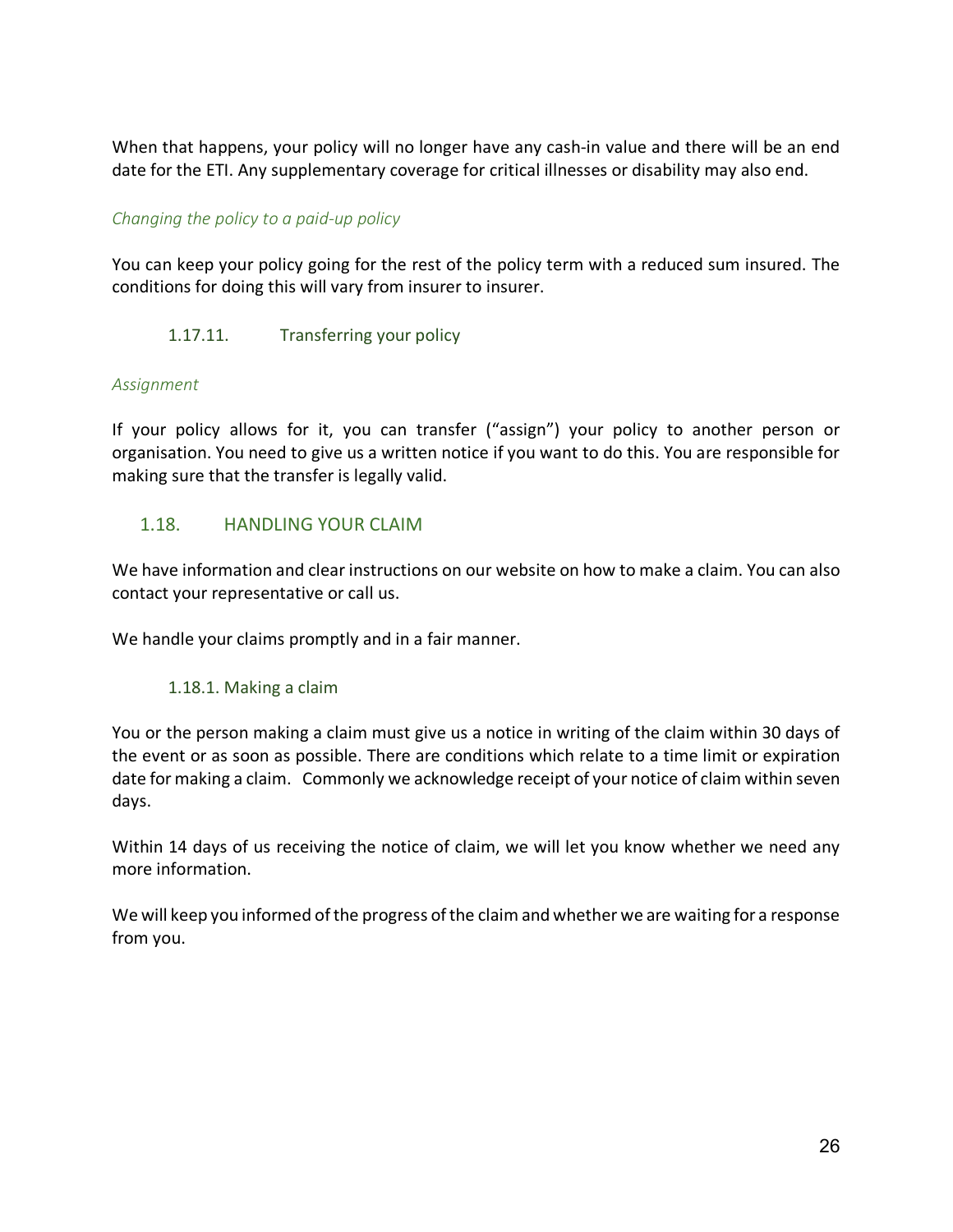#### 1.18.2. Our decision-making

We will not unreasonably reject a claim or treat your policy as if it had never been issued **unless you did not give us important ("material") information,** which was:

- Asked in the application form, and had you answered it at the point of application, it would have affected our decision whether to accept your application for insurance; or
- A fact you should reasonably have known of; or
- A fact that we could reasonably expect you to disclose.

We will reject your claim if it involves fraud, deception or deliberately giving of false information. Within 21 days of us receiving full information for claim assessment, we will let you know of our decision to accept or reject the claim.

#### 1.18.3. Settling a claim

For straightforward cases, we will pay a claim within 14 days of receiving all of the required documents. For more complex cases, more time may be needed and you will be kept informed of the progress.

For death claims, we will pay interest if we pay a claim, more than two months from the date we received your written notice of the death. The interest will apply from the date you give notice until the date we make the payment. We will work out the interest using the interest rates published by the banks.

#### 1.19. COMPLAINT MANAGEMENT

#### 1.19.1. Making a complaint

If you want to make a complaint or express a dissatisfaction to the services offered by your insurance company, you should in the first instance write to your insurance company specifying the nature of the complaint and the facts and circumstances giving rise to the complaint.

#### 1.19.2. If you make a complaint to us

When you first become a customer, we will explain and give you details of our complaints procedures appearing in our policy or service documentation.

We will handle your complaints in a fair and reasonable manner in accordance with the following complaint management guidelines: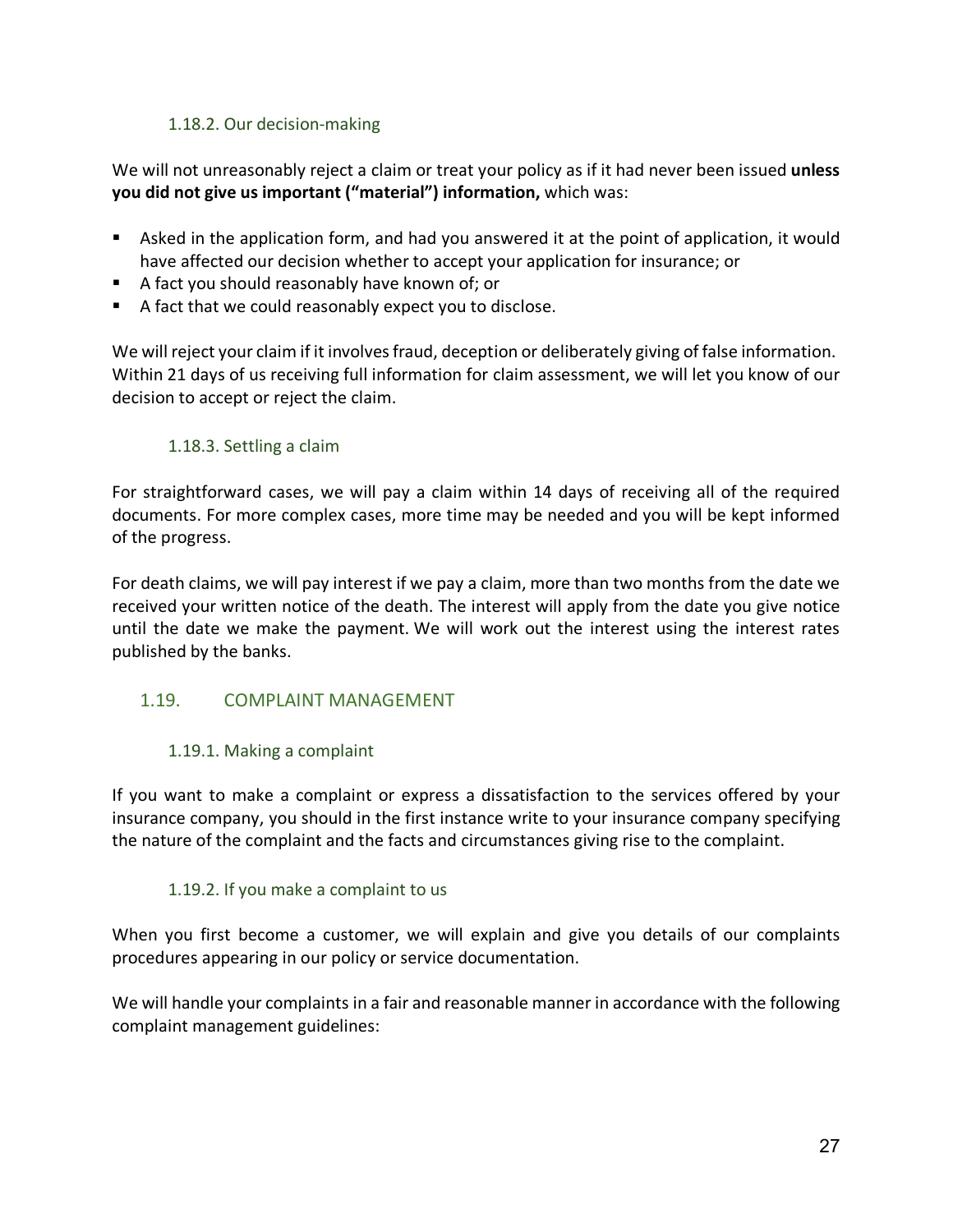- Acknowledge your complaint within 2 business days.
- If we need additional information, we will contact you within 3 business days from the date of your complaint.
- We will endeavour to resolve all complaints as soon as possible.
- We will assign a complaint coordinator to handle your complaints.

## 1.19.3. Tracking Process

We will maintain a Complaint Register in which complaints will be managed or tracked.

## 1.19.4. Ombudsperson for Financial Services

If you are still dissatisfied with the insurer's response, you can seek redress from the Ombudsperson for Financial Services on the following address:

Office of Ombudsperson for Financial Services 8th Floor, SICOM Tower Wall Street Ebène Tel: 460-0473/74 Fax: 468-6473 Email: ombudspersonfs@myt.mu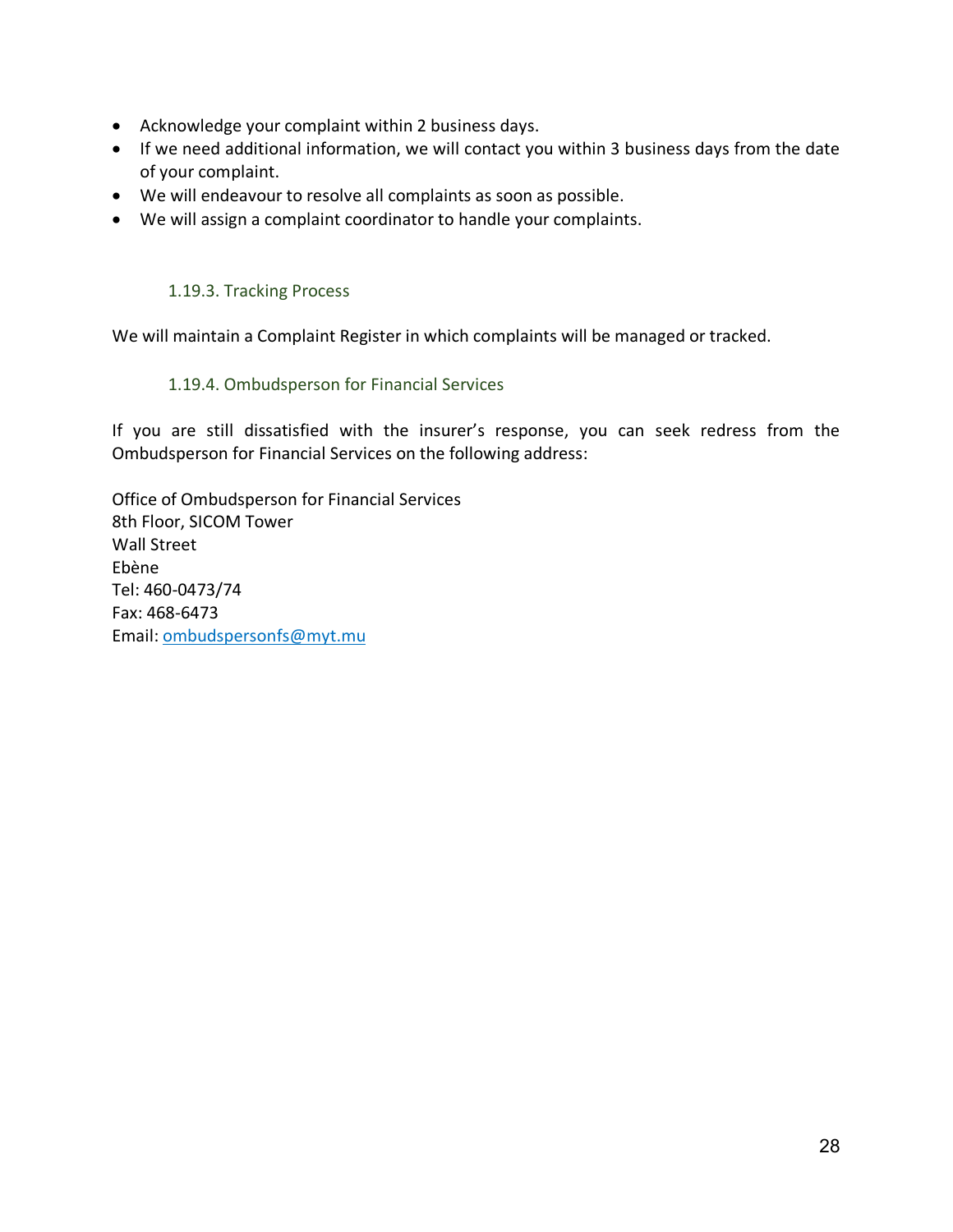| <b>Transaction</b>                                                                                                                 | <b>Response time (based</b><br>on calendar days unless<br>otherwise stated) | From this point/step/action                                         |
|------------------------------------------------------------------------------------------------------------------------------------|-----------------------------------------------------------------------------|---------------------------------------------------------------------|
| Processing your application to buy                                                                                                 |                                                                             |                                                                     |
| Accept or decline your application                                                                                                 | Within 30 days                                                              | After we receive all<br>information relevant to your<br>application |
| Your new policy                                                                                                                    |                                                                             |                                                                     |
| Give you policy document                                                                                                           | Within 30 days                                                              | From the date we issue policy<br>document                           |
| Notice of change to policy term                                                                                                    |                                                                             |                                                                     |
| Tell you of intended modifications to<br>any of the original terms of your<br>policy                                               | At least 30 days                                                            | Before the modification takes<br>place                              |
| Making changes to your policy                                                                                                      |                                                                             |                                                                     |
| Tell you the progress of your request<br>of changes                                                                                | Within 14 days                                                              | From the date we receive<br>your request                            |
| Refund you                                                                                                                         | Within 14 days                                                              | From the date of change                                             |
| <b>Regular reports</b>                                                                                                             |                                                                             |                                                                     |
| Single Premium or Recurrent Single<br>Premium Investment-linked policies<br>Provide you a statement on the<br>value of your policy | Once a year                                                                 |                                                                     |
| Regular Premium Investment-<br>linked policies                                                                                     |                                                                             |                                                                     |
| Provide you a statement on the<br>value of your policy                                                                             | Once a year                                                                 |                                                                     |
| Investment-linked policies<br>Update you on the performance of<br>each selected fund                                               | Once a year                                                                 |                                                                     |
| Participating policies<br>Send you a statement on the annual<br>bonus or dividend of policy                                        | Once a year                                                                 |                                                                     |
| Taking a policy loan                                                                                                               |                                                                             |                                                                     |
| Tell you the interest rate we charge                                                                                               | At point you take up<br>loan                                                |                                                                     |
| Tell you of a change to interest rate<br>we charge on your policy loan                                                             | At least 30 days                                                            | Before the change takes place                                       |

# *APPENDIX 1 OF SECTION C - A summary of the Service Standards of Insurers for ease of reference.*